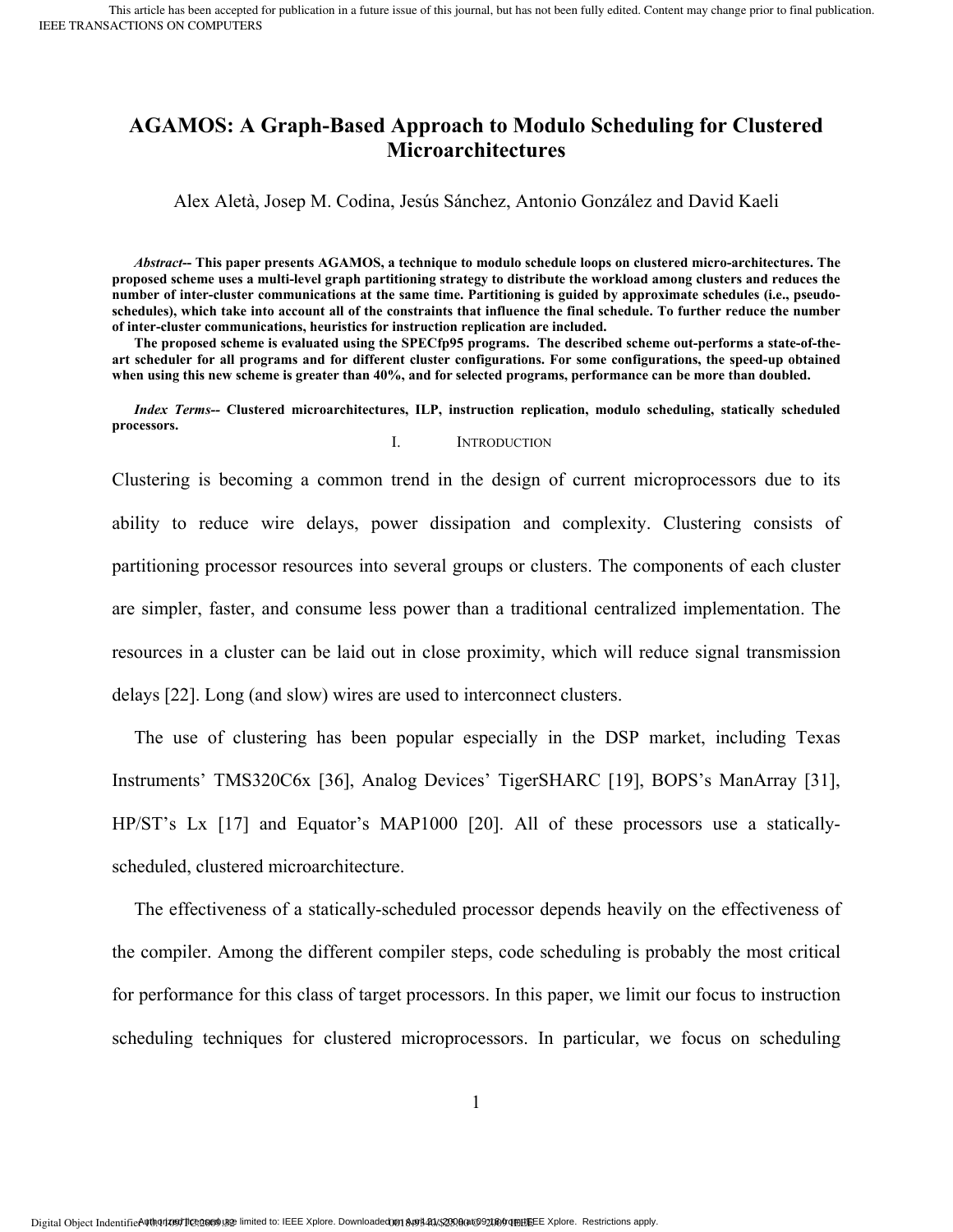software-pipelined loops [12], since a vast majority of the execution time on this class of processors is spent in loop bodies.

One major task to be performed during instruction scheduling for clustered microarchitectures is cluster assignment. The performance of clustered processors depends heavily on the ability of the compiler to assign instructions to the appropriate cluster such that workload is balanced and inter-cluster communications are minimized.

In this work, we propose a Modulo Scheduling algorithm for clustered architectures. Modulo Scheduling is a commonly used technique to exploit parallelism in loops. The proposed heuristic-based algorithm (*AGAMOS*) generates schedules with high instruction-level parallelism while reducing register requirements and inter-cluster communication penalties. The technique is evaluated using 678 loops taken of the SpecFP95 benchmark suite. The execution time spent in these loops represents approximately 95% of the total execution time of these programs. The results presented in this paper show that, for different cluster configurations, the proposed algorithm significantly outperforms previously proposed approaches.

Former proposals for code scheduling on clustered microarchitectures were based on a twophase approach. First, instructions are assigned to clusters using just the information provided by the data dependence graph, and then the instructions are scheduled by strictly following the computed partition. More recent proposals have shown that performing cluster assignment and instruction scheduling in a single step can be more effective, since the interaction between tasks can be taken into account. However, the drawback of these latter proposals is that the cluster assignment of each individual instruction is decided based on information about already scheduled instructions, which restricts assignment to use only a partial or local view of the dependence graph.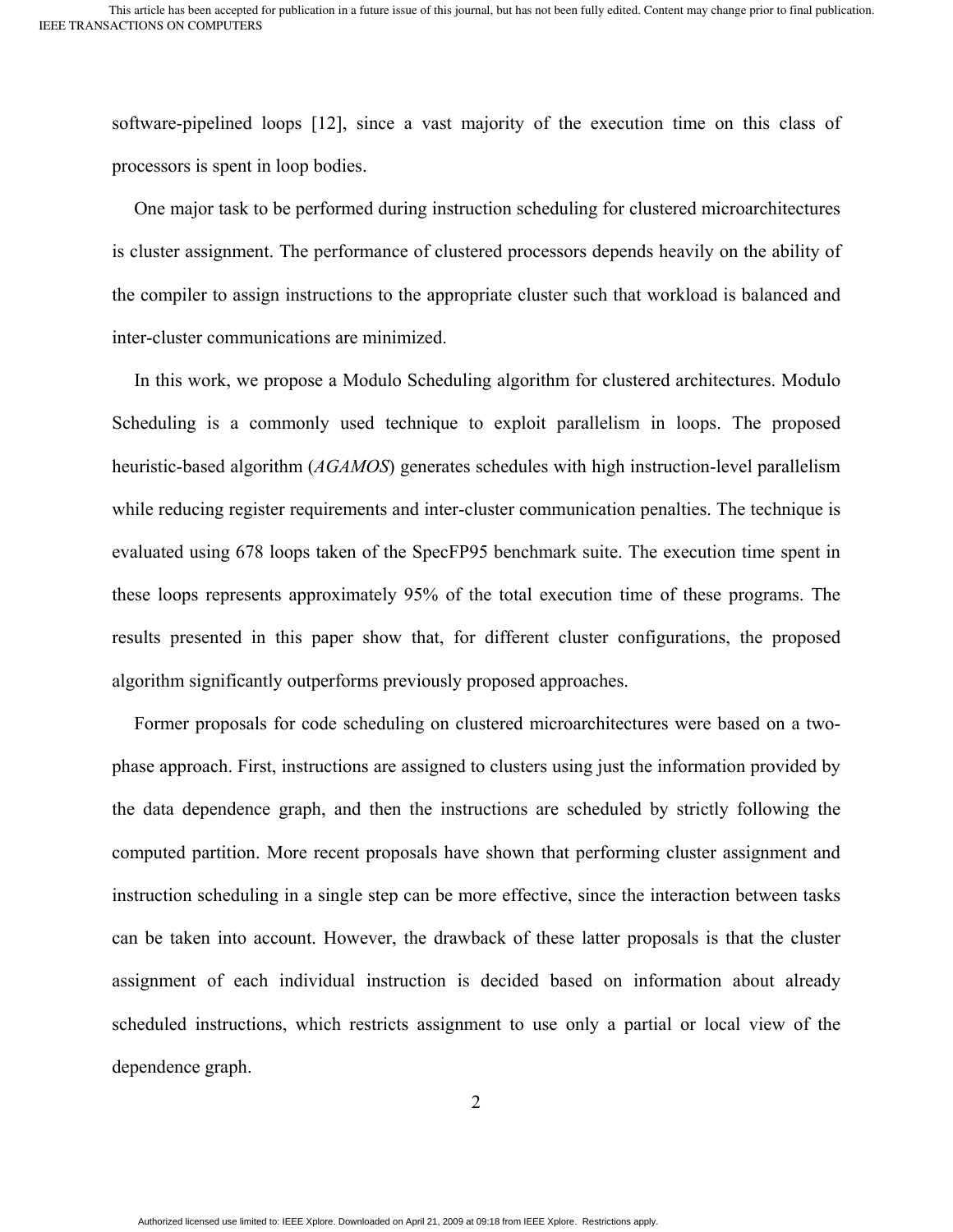The technique proposed in this paper combines the benefits of global and local information to overcome the limitations of previous approaches [2]. The main feature of the technique is that the distribution of the instructions among the clusters is performed using a global view of the whole data dependence graph, and at the same time, takes into account the main implications that the partition will have on the scheduling step. The final scheduling is performed as a separate phase, but the main interaction between these two tasks (e.g., required memory port usage, intercluster interconnect utilization, register requirements) is precisely estimated during cluster assignment. The information considered is obtained through an estimate of the final schedule, which is called a *pseudo-schedule* [3]. Our approach also features novel instruction replication heuristics to further reduce the number of communications [4][5].

The remainder of this paper is organized as follows. Section II provides some background on modulo scheduling and graph partitioning techniques. Section IV describes the proposed technique. Section V analyzes its performance. Section VI reviews related work and section VII summarizes this work.

#### II. MODULO SCHEDULING

Modulo Scheduling is an instruction scheduling technique for loops [32]. It achieves high performance by overlapping the execution of consecutive iterations. To begin the execution of a new iteration, it is not necessary that the previous iteration has finished its execution. A new iteration begins after a fixed number of cycles. This number of cycles is called the *initiation interval* (*II*). There is a lower bound for the *II,* the *minimum initiation interval* (*MII*), which is computed taking into account resources (*resMII*) and recurrences (*recMII*): *MII= max {resMII, recMII}*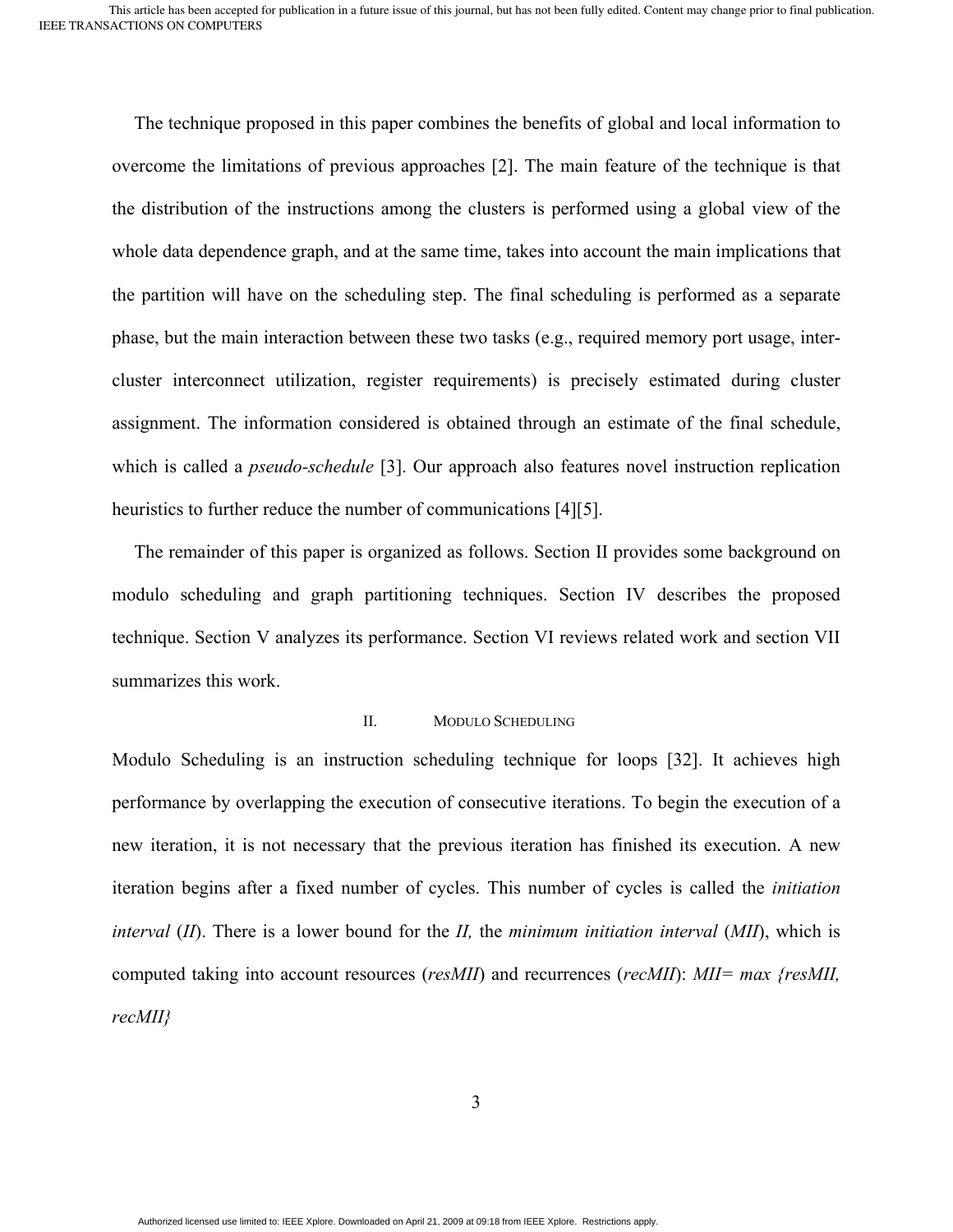If a single iteration takes *it\_length* cycles to execute, then there can be up to  $\left| i\right|$  *length*  $\left/$  *II*  $\right|$ iterations executing at the same time. This term is called the *stage count* (*SC*). The *stage count* determines the length of the prolog and the epilog of the loop [33].

Using the terminology just defined, the time that a modulo-scheduled loop takes to complete execution is given by the following formula:

$$
T_{exec} = N_{times} \cdot II \cdot (N_{iters} - I + SC)
$$

where *N<sub>times</sub>* stands for the number of times that the loop is executed and *N<sub>iters</sub>* represents the number of iterations of that loop. Hence, reducing the *II* is crucial to reducing  $T_{exec}$ .

The loop is represented as a Data Dependence Graph (DDG) *G=(V, E),* where *V* stands for the set of nodes of *G* (every node corresponds to an instruction in the loop), and *E* stands for the set of edges of *G* (every edge corresponds to a dependence between instructions in the loop).

Computing a schedule that minimizes the execution time for a given loop is an NP-complete problem. When using clustered architectures, the problem becomes even more difficult. In addition to scheduling all of the instructions in the loop, we have to schedule inter-cluster communications to pass values among clusters. In this work, we assume an inter-cluster connection network composed by a set of buses as described in [35]. We will write *n\_buses* to denote the number of buses in the network, and *lat buses* will stand for the latency of these buses.

Given a cluster assignment of the loop instructions, a communication is required whenever a value that is produced on one cluster has a consumer instruction located in a different cluster. Let *n* coms stand for the number of communications induced by the cluster assignment. The minimum number of cycles required to schedule all these communications is referred to as the *bus minimum initiation interval* (*busMII*). It can be computed as follows:

4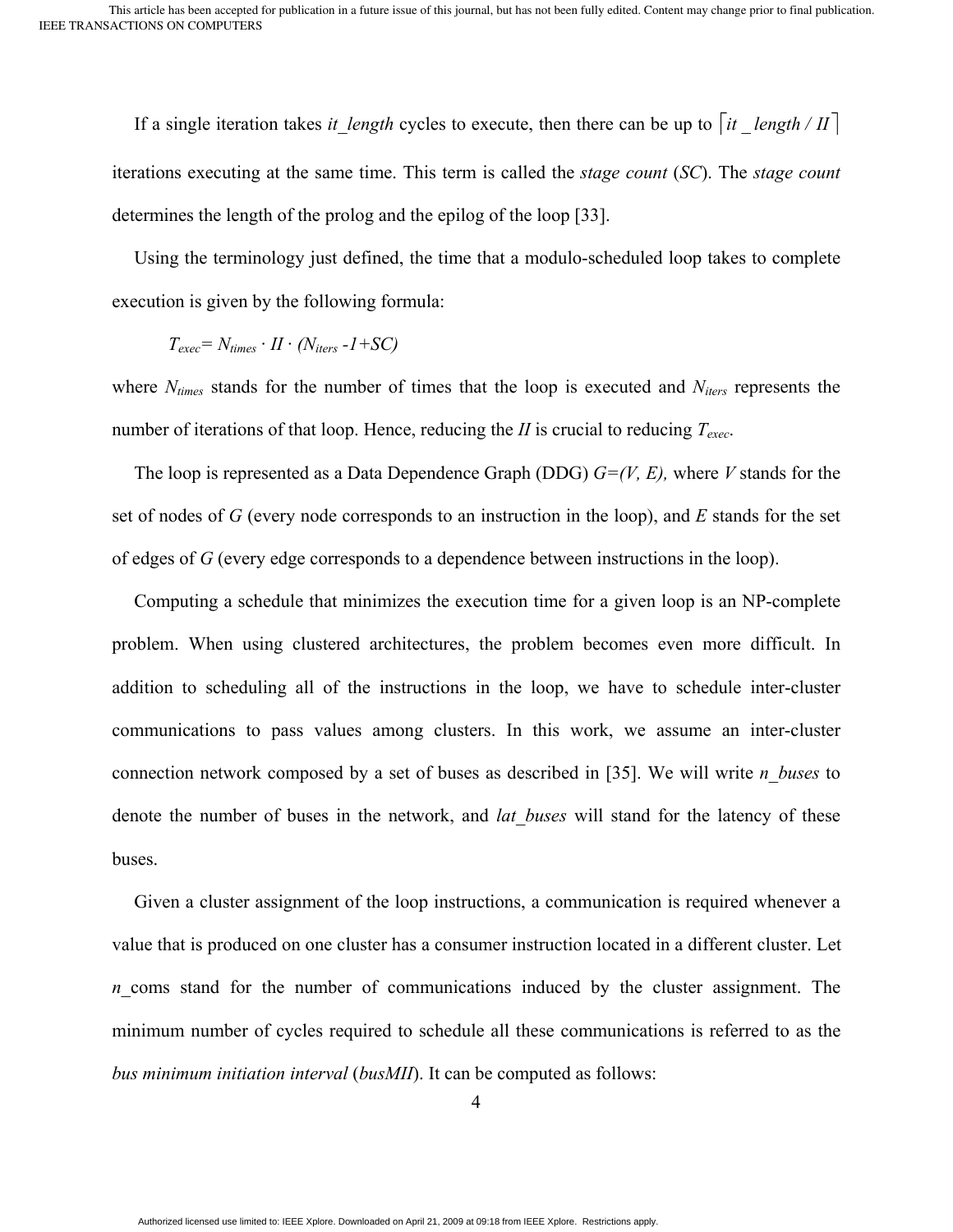IEEE TRANSACTIONS ON COMPUTERS This article has been accepted for publication in a future issue of this journal, but has not been fully edited. Content may change prior to final publication.

| partition (graph g) $\{$         |  |
|----------------------------------|--|
| graph $g2 = \text{coarsen}(g)$ ; |  |
| partition $(g2)$ ;               |  |
| induce partition $(g2, g)$ ;     |  |
| balance partition $(g)$ ;        |  |
| improve partition $(g)$ ;        |  |
|                                  |  |

**Figure 1: Pseudo-code for a multi-level partition algorithm.** 

$$
busMII = \left| \frac{n\_cons}{n\_buses} \right| \cdot lat\_buses
$$

#### III. GRAPH PARTITIONING

Graph-partitioning algorithms try to split the set of nodes of a graph into a predetermined number of parts, respecting some constraints regarding the number of nodes in each part, while trying to optimize some objective function.

There is a significant amount of previous work in the literature that discusses graph partitioning. It has been shown that *multi-level algorithms* are the most effective techniques [24]. These algorithms consist of two steps. In the first step, the graph is *coarsened*, that is, a graph with fewer nodes is generated by fusing pairs of adjacent nodes present in the original graph. Since the newly generated graph has fewer nodes, it is easier to partition. Hence, the new graph is partitioned, which induces a partition in the original graph. In the second step, a set of heuristics is applied in order to enhance the partition of the original graph. In Figure 1 we present pseudo-code for a recursive version of a multi-level partitioning algorithm. In the next subsections we describe the two steps in more detail.

# *A. Multi-level Strategies*

# *1) Coarsening*

Graph coarsening is an iterative process. At each step of this process, a graph with fewer nodes and fewer edges is obtained. Every new graph is built by fusing pairs of adjacent nodes of the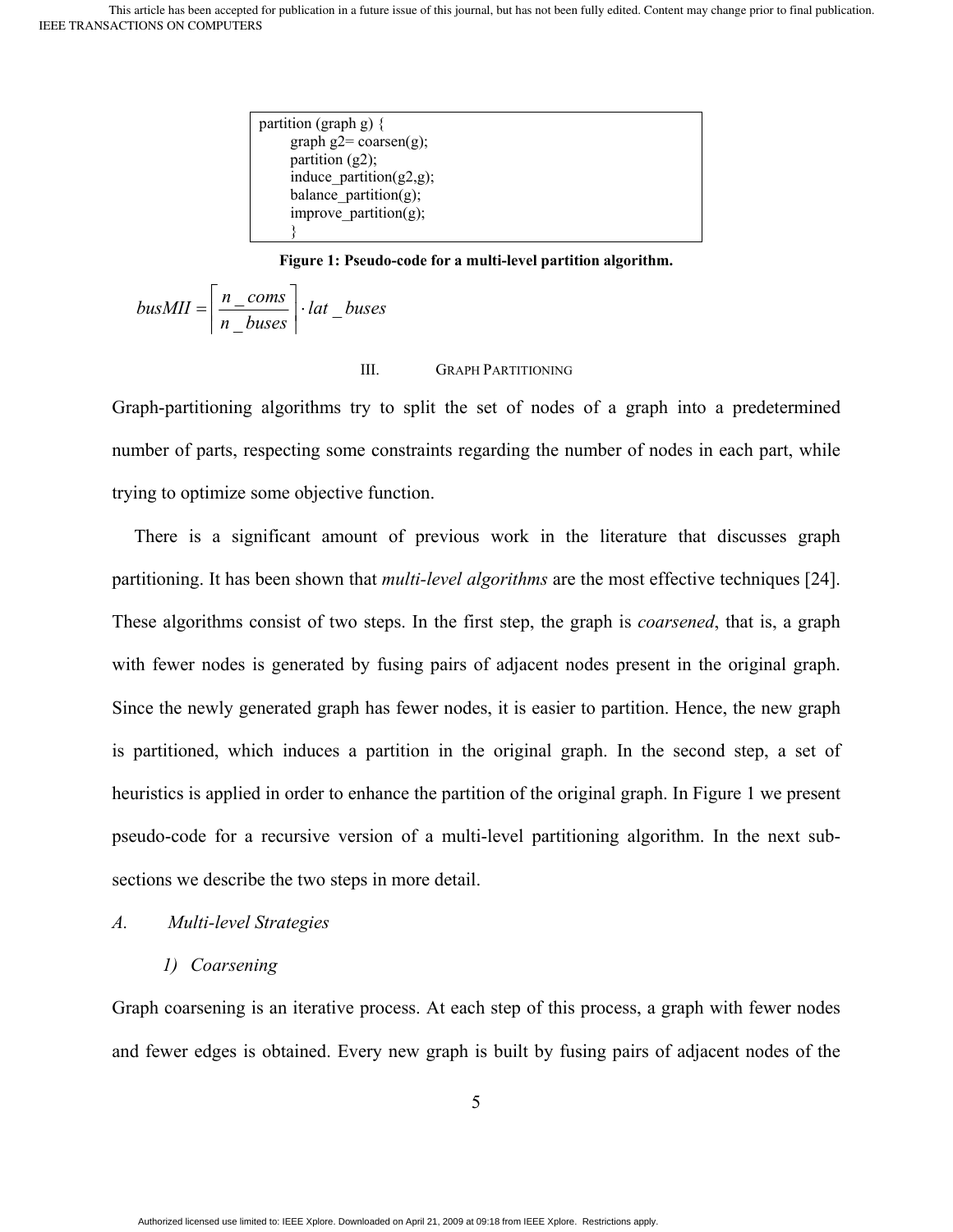IEEE TRANSACTIONS ON COMPUTERS This article has been accepted for publication in a future issue of this journal, but has not been fully edited. Content may change prior to final publication.



#### **Figure 2: Example of coarsening.**

graph produced by the previous step into a single macro-node in the new graph. Figure 2 shows an example. The original DDG is shown in the top left corner. In the next graph, down to the right, the groups of nodes that will be fused into a single macro-node are marked in  $\text{gray}^1$ . In the next graph in the upper right, the three pairs of nodes marked in gray have been fused into three macro-nodes.

In order to decide which pairs of nodes will be fused into new macro-nodes, a matching is computed. A matching is a set of edges such that none of the edges in this set is adjacent. The pairs of nodes linked by edges belonging to the matching are fused into new macro-nodes. It is desirable that macro-nodes have a similar size and that coarsening is performed simultaneously on the whole graph. Therefore, it is convenient that the matching contains as many edges as possible to coarsen all the parts of the graph at the same time. However, there may be edges that are better candidates than others to collapse. For this reason, each edge is given a weight and a

 $\overline{a}$ 

<sup>&</sup>lt;sup>1</sup> The numbers beside the edges represent their weights, which are described in section 3.2.1.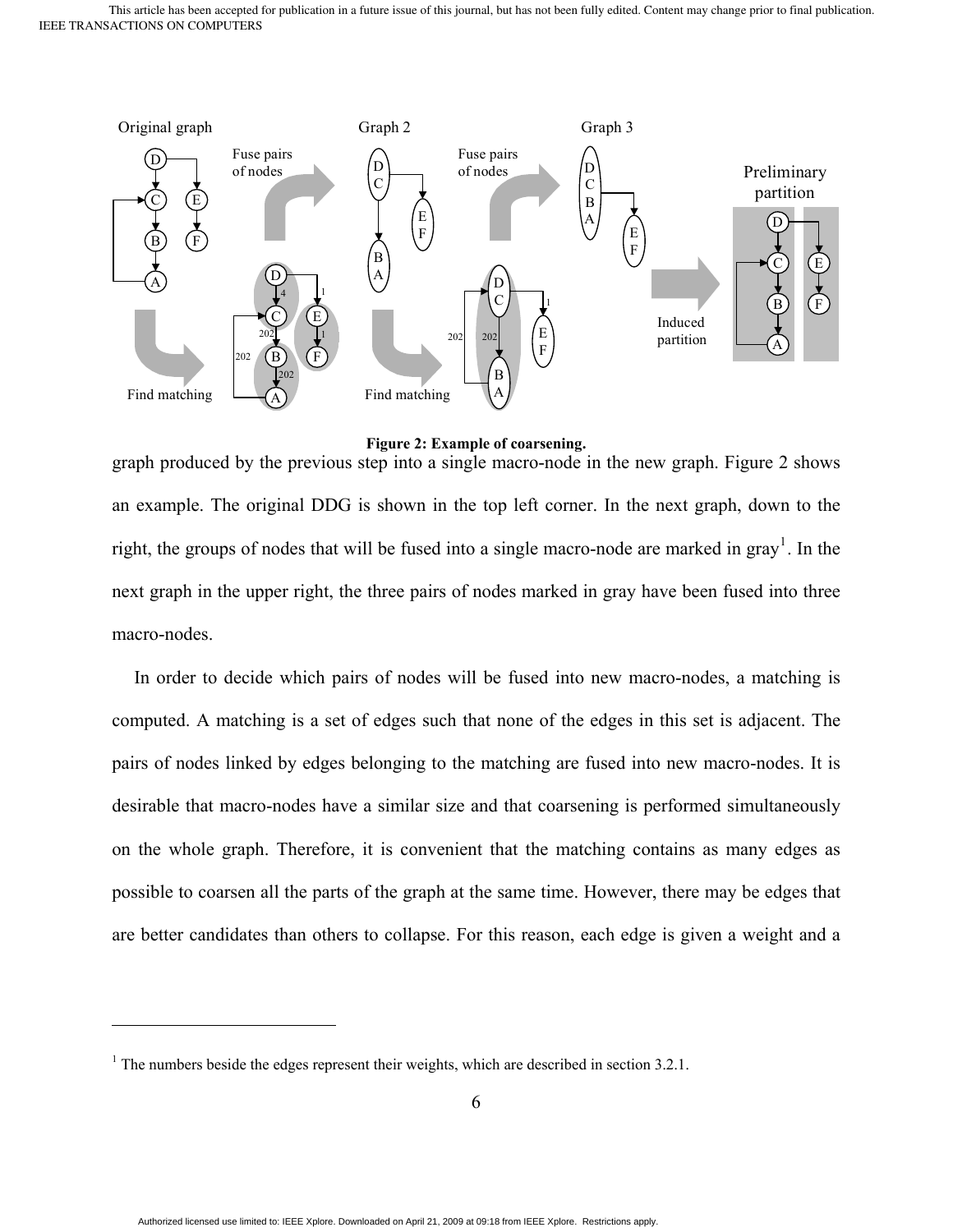maximum weight matching is computed. A maximum weight matching is a matching such that the sum of the weight of the edges belonging to it is the highest possible.

This process is repeated, producing a set of graphs. Every new graph has fewer, though coarser, nodes. In the example, three graphs are presented, the original one (5 nodes), graph 2 (3 nodes) and graph 3 (2 nodes). Every node in the original graph belongs to only one node in the coarser graphs. For example, in Figure 2, node *A* in the original graph belongs to the macro-node *AB* in graph 2 and to the macro-node *ABCD* in graph 3.

Coarsening continues until we obtain a graph with a small number of nodes. This graph is partitioned using a straightforward process. Usually, coarsening stops when the number of nodes is equal to the number of partitions; the final graph is partitioned by assigning each macro-node to a different partition. Since every node of the finer graphs belongs to one node of the final graph, the partition of the final graph also induces a partition in all the finer graphs. In particular, the partition in the final graph induces a partition in the original graph (referred to as the preliminary partition). In the example shown in Figure 2, the graph is partitioned into two sets of nodes and coarsening stops when a graph with two macro-nodes (namely, *ABCD* and *EF*) is obtained. Then, each macro-node is assigned to a different subset. Hence, we have obtained a partition in the original graph: nodes *A*, *B, C* and *D* are assigned to one subset, and nodes *E* and *F* to the other subset.

### *2) Refining Heuristics*

Once the preliminary partition has been obtained, it is improved upon by analyzing the partitions induced in all the intermediate graphs produced during the coarsening process. The process starts with the result obtained in the final graph and revisits all intermediate graphs, until we reach the original graph. For this purpose, two heuristics are applied. These heuristics pursue different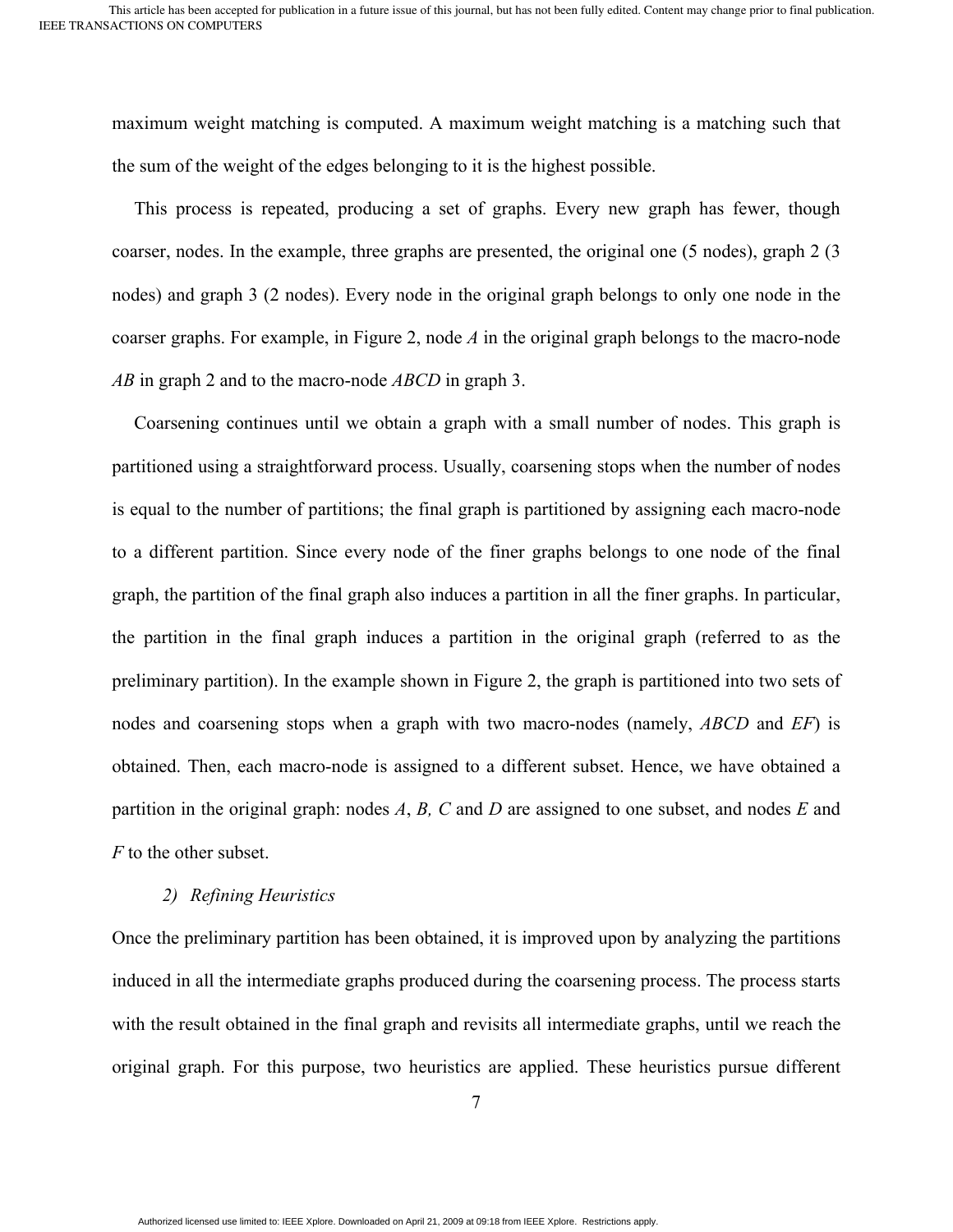goals. The goal of the first heuristic is to keep the partition balanced (keeping balanced with respect to the number of nodes in each set of the partition). The goal of the second heuristic is to improve the partition (i.e., it tries to obtain a partition that improves the value of the objective function specified by the partition problem.)

Several implementations have been proposed for both heuristics. Most of them are based on the well-known algorithm by Kernighan and Lin [25]. The general idea is to move nodes from one set of the partition to another whenever these movements produce a better partition (in terms of balancing or in terms of the value of the objective function).

### *B. Graph Partitioning for Modulo Scheduling*

In this section we explain a multi-level graph partitioning algorithm for modulo scheduling. The main goal is to partition a loop in such a way that it can produce a high performance schedule. To accomplish this purpose, the weights assigned to the edges to compute the matching for the coarsening and the heuristics used to improve the partition have been carefully designed.

Before describing both tasks in detail we analyze the impact of clustering on performance. As we have seen in section II, the execution time of a modulo-scheduled loop is determined by the *II* and the length of the schedule. Splitting the instructions of the loop into clusters can impact both factors.

Clustering can impact the *II* in several ways. When the producer and the consumer of a given value are in different clusters, inter-cluster communication is needed. If the number of these communications is too high, the cluster interconnect may become a bottleneck and the *II* may need to be increased. Furthermore, adding a communication in a recurrence may increase the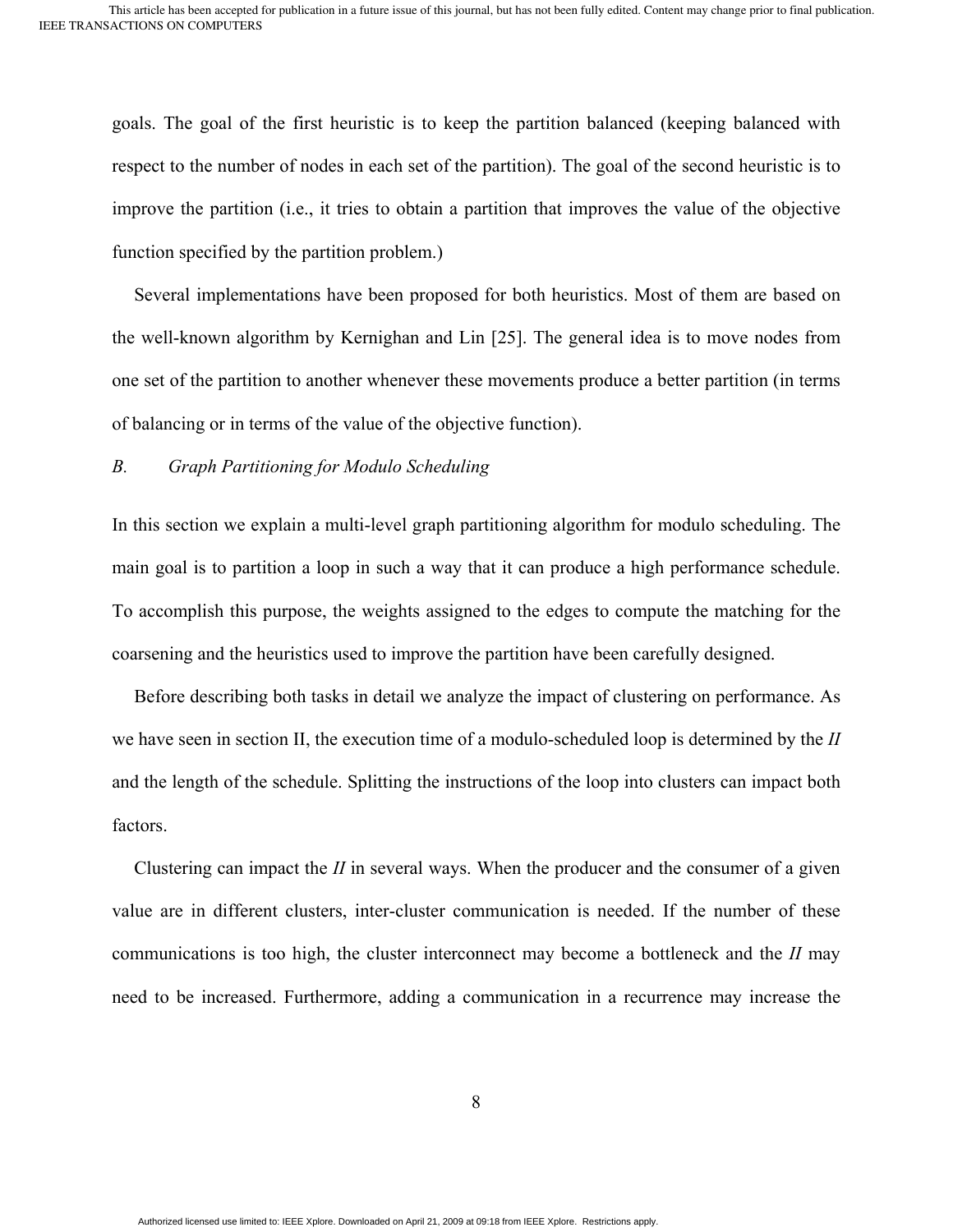length of the recurrence, which in turn can impact the *II*. Note that for the same reason communications may also increase the length of the schedule.

Another reason why clustering can impact the *II* is register pressure. Splitting instructions into clusters can increase register pressure due to many reasons. First, some values may be live in various clusters at the same time. Second, the workload is not the same in all clusters, so some of the workloads will have higher register requirements. In fact, an effective way of reducing the number of communications consists of placing as many instructions as possible in one (or a few) clusters. Therefore, this cluster would suffer from greater register pressure. Hence, reducing the number of communications and keeping register pressure low are two tightly correlated tasks.

In the next subsections we will show the actions taken during the partitioning step to address these issues. In particular, coarsening takes into account the structure of recurrences in order to avoid inserting communications where they may increase latency, whereas the heuristics used to improve the partition benefit from using a more global view of the structure of the graph which allows us to more accurately account for the impact of changing the number of inter-cluster communications and register pressure on the resulting *II*.

## *3) Weighting Edges to Coarsen the Graph*

As described in section III.1.1, coarsening fuses together pairs of adjacent nodes into a single macro-node. The pairs of fused nodes will be placed in the same cluster in the preliminary partition. Hence, we want to fuse together nodes that are likely to belong to a common set of the partitions. The pairs to fuse are chosen by finding a maximum weight matching. Therefore, edges connecting nodes that are likely to belong to the same set of the partition should have bigger weights. In this section we describe how we assign weights to edges.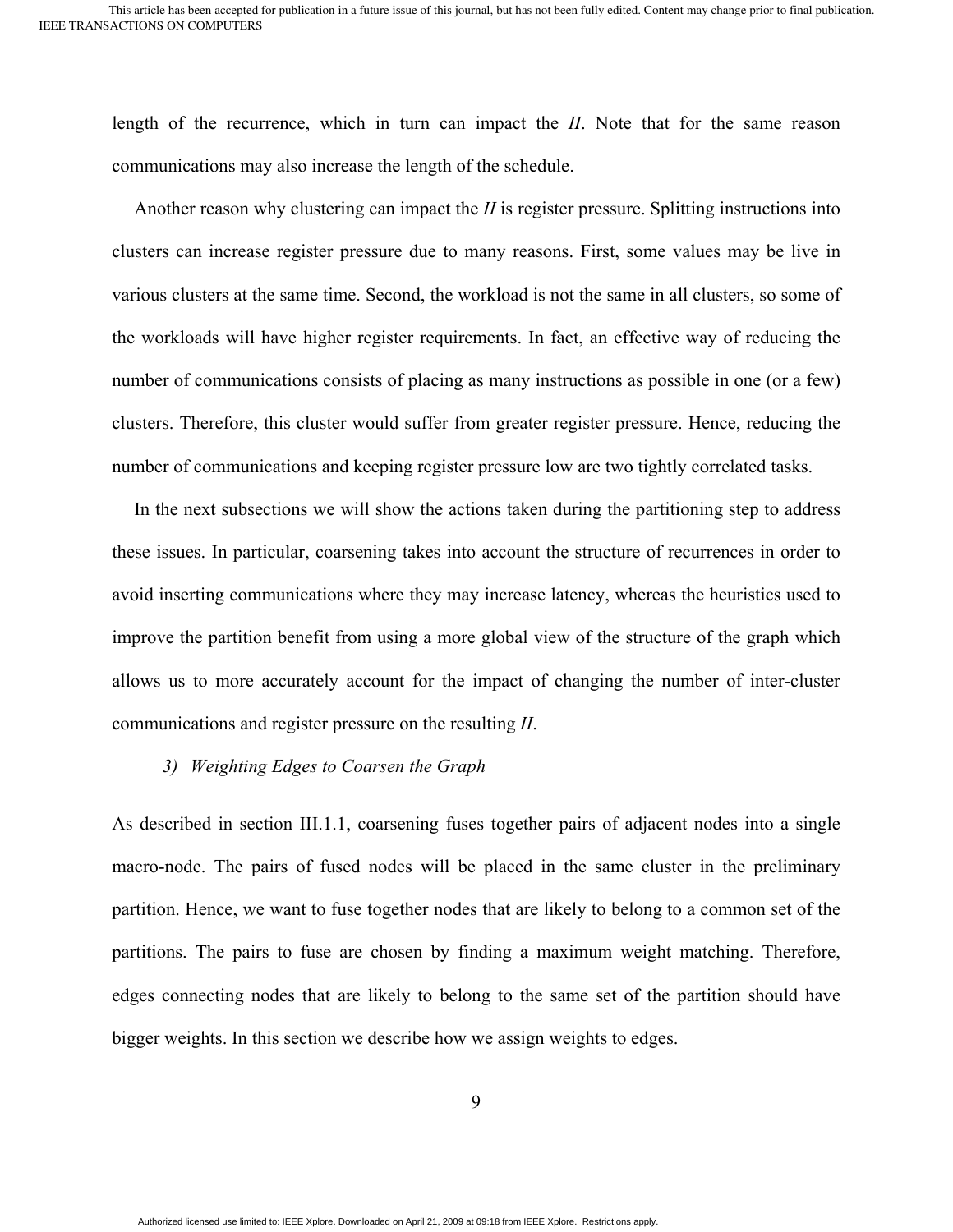Our final goal is to generate a partition that results in the fastest schedule. Hence, the weights have to guide us during partitioning so that we avoid increasing the *II* and the overall schedule length. As explained earlier, one reason for increasing the *II* is to introduce communications into recurrences. We will define weights that will try to avoid this situation by taking into account the structure of the recurrences*.* To accomplish this, the weight of an edge *e*, *weight(e)*, needs to capture two different factors. The most important factor is the impact on execution time of adding a delay to this edge. We refer to this factor as *delay(e)*. It is computed as follows:

# *delay(e)= (Niters -1)·(newMII-MII) + new\_ longest\_path - longest\_path*

where *N<sub>iters</sub>* is the iteration count of the loop (obtained through profiling), *newMII* is the minimum initiation interval (taking into account the latency of the communication), and *longest path* and *new longest path* are the number of cycles of the longest paths in the graph before and after adding a delay in the edge, respectively.

Thus, the defined weights will be higher for edges between nodes that belong to a recurrence whose *recMII* could increase due to communications. Therefore, these recurrences will not be split. In addition, these weights also penalize edges where placing a communication would increase the length of the schedule.

As an example, we will show how to compute the *delay* for the edges of the graph of Figure 2. Assume that all the instructions, and that communications between clusters, have a one-cycle latency. Assume also that the distance of the backward edge  $A \rightarrow C$  is one. Then the *MII* is determined by the recurrence A,B,C:

#### *MII= recMII= 3*

The longest path in the graph is the path D,C,B,A. Since all the instructions have a one-cycle latency, the longest path is 4 cycles.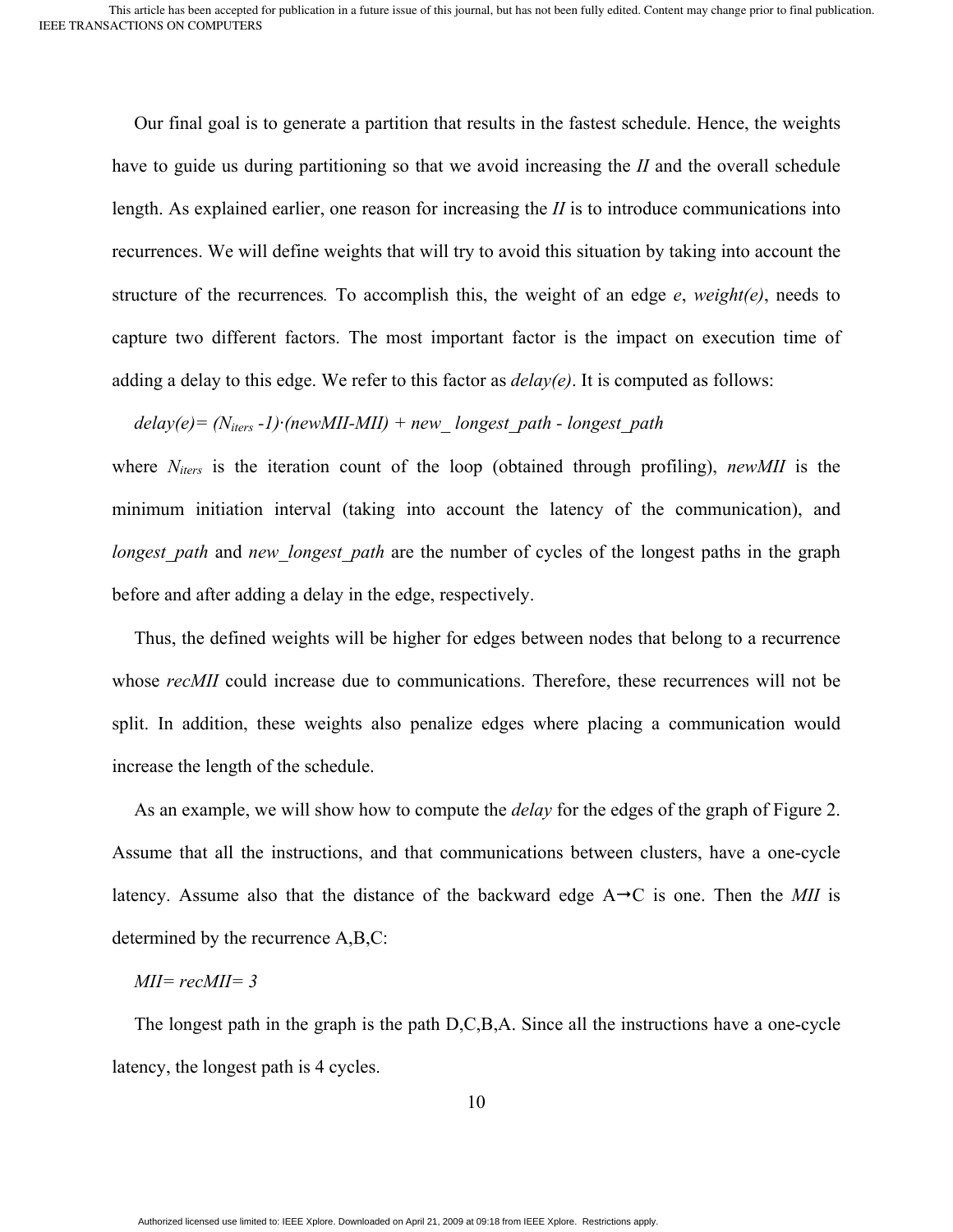Let us see how to compute the delay for edge  $C\rightarrow B$ . If a communication was placed between these two instructions, the recurrence would be longer, which would increase the *II*. Besides, the longest path would also be one cycle longer:

*newII= 4 ; new\_longest\_path= 5 ; delay= 99(4-3)+5-4= 100*

The delay is the same for the edges  $B\rightarrow A$  and  $A\rightarrow C$ . Regarding edge  $D\rightarrow C$ , the delay is only one cycle (the *II* is the same), whereas the delay for edges  $D \rightarrow E$  and  $E \rightarrow F$  is zero.

The second factor that affects the weight of an edge is its slack, *slack(e)*. The slack of an edge is defined as the number of delay cycles that could be added to this edge without affecting execution time. For some edges, adding a delay to them may not directly affect execution time. However, the effect of various communications may increase *recMII* or the length of the schedule. That is the reason why we also consider the slack in computing the weight.

For instance, increasing the latency of edges  $C \rightarrow B$ ,  $B \rightarrow A$ ,  $A \rightarrow C$  and  $D \rightarrow C$  causes a delay. Therefore their slack is zero. On the other hand, increasing the latency of edge  $D\rightarrow E$  or  $E\rightarrow F$ does not affect execution time. However, if a communication was placed in both of them, then the length of the schedule would increase. Therefore the slack is one cycle.

These two factors are converted into a single metric. The former factor, *delay(e)*, is more important because it measures a direct impact on execution time whereas the slack measures only how close we are to increasing execution time. To ensure that any difference in the former factor has always a greater weight than the largest difference in the latter factor we multiply the delay by the highest value of the slack plus 1. Then we add the highest value of the slack, minus the actual slack (the lower the slack, the higher the weight). We finally add one unit, in order to avoid any zero-valued edge weights (because edges with zero weight will never be in the maximum weight matching). This is summarized by the following expression: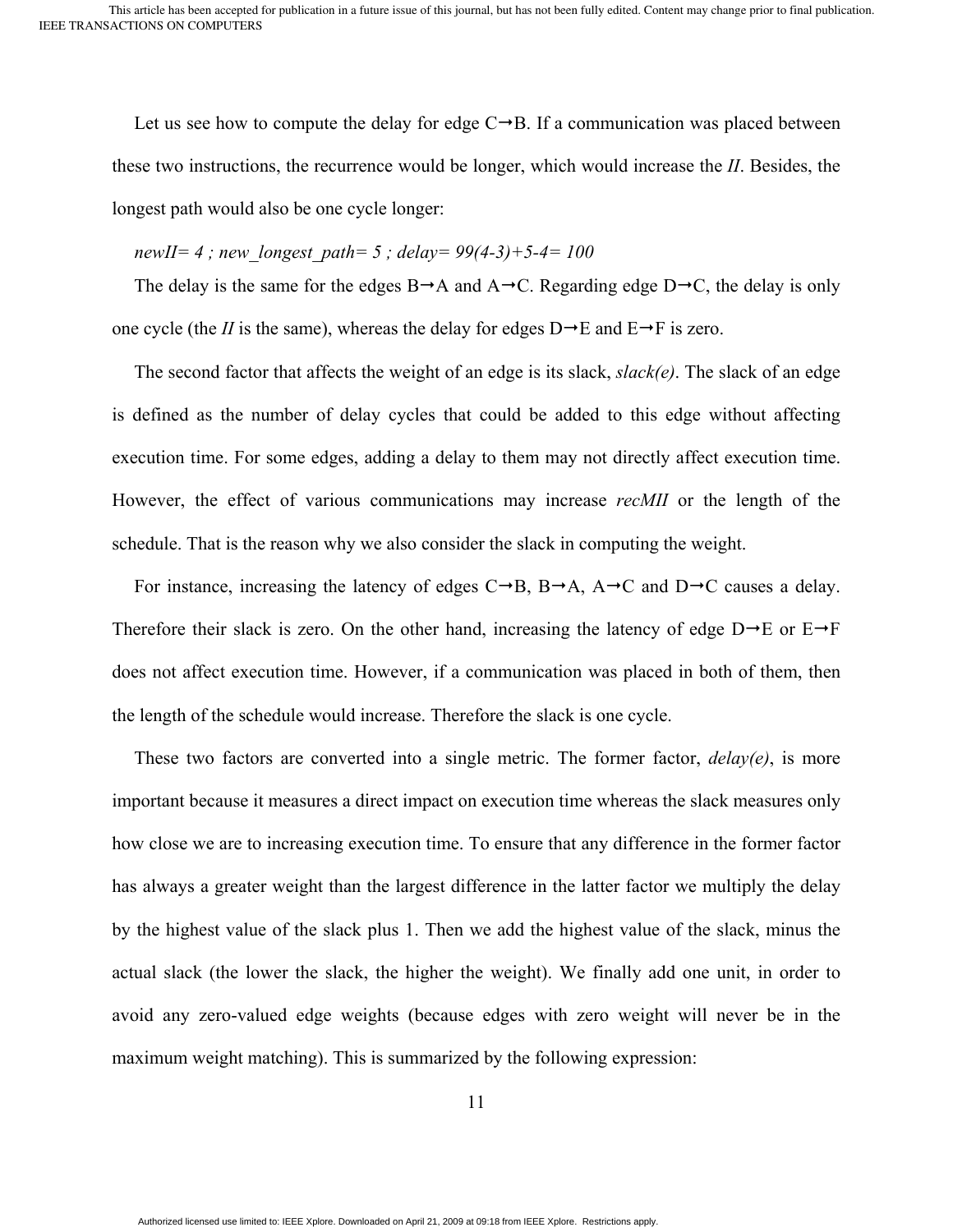*weight (e) = delay(e) (max\_slack +1) + max\_slack - slack(e) + 1* 

where *max* slack is the maximum slack of any edge of the graph.

Then, for instance, the weight of edge  $C \rightarrow B$  is:

 $weight(C \rightarrow B) = 100*2+1-0+1= 202$ 

Coarsening is repeated until a graph with as many nodes as clusters in the target architecture is obtained. Then, each node is assigned to a different cluster and this induces a preliminary partition of the original graph: every original node belongs to a unique macro-node and it is assigned to the cluster where the macro-node is. For instance, in Figure 2 the induced preliminary partition puts instructions A, B, C and D in one cluster and instructions E and F in the other.

#### *4) Refining the Partition*

In this section, we describe two heuristics used to improve the partition: one tries to balance the workload, whereas the other tries to minimize the impact of the partition on execution time**.** Both heuristics are applied to all the intermediate graphs obtained during the coarsening process.

# **Improving Workload Balance**

To have a valid partition for a given *II*, each cluster must have enough resources to schedule its corresponding set of instructions. If this constraint is met, we will say that the partition is *balanced*. For instance, the left-hand side of Figure 3 shows the partition obtained from the coarsening example shown in Figure 2. If we assume one general-purpose functional unit per cluster and  $II=3$ , then cluster 1 has insufficient resources to schedule the 4 instructions. In this case we would say that the partition is unbalanced. On the other hand, if *II*=4, the same partition would be balanced (even if the number of instructions in each cluster would not be the same).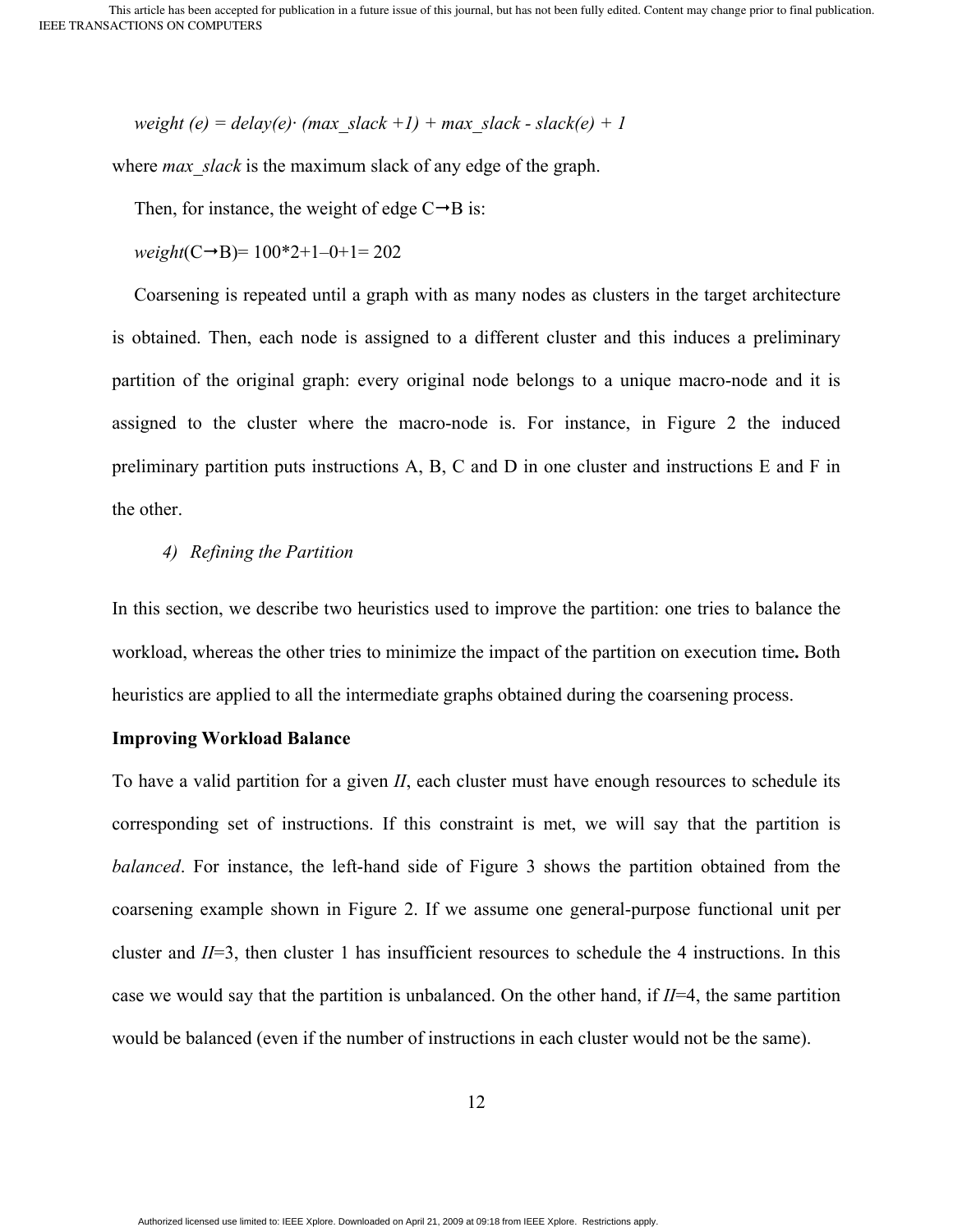IEEE TRANSACTIONS ON COMPUTERS This article has been accepted for publication in a future issue of this journal, but has not been fully edited. Content may change prior to final publication.



**Figure 3: Example for the balancing heuristic.** 

In order to balance a partition we apply a heuristic to all the intermediate graphs starting from the coarser ones. In Figure 4 we present pseudo-code for this heuristic.

At each step, the heuristic tries to improve workload balance if the current partition overloads any particular machine resource (*i.e.*, its utilization factor is higher than 100%.) For this purpose, we analyze each resource, from most heavily loaded to the least loaded. For each cluster *C1* where this resource is overloaded, we try to make some *balancing movements* by applying the steps described in Figure 4. In particular, for all nodes  $\nu$  in the considered cluster *C1* containing any operation that uses the considered resource, we try to move that node *v* from *C1* to any other cluster *C2*. As long as *v* is removed from *C1*, the load in *C1* is reduced. On the other hand, the load in *C2* increases. To consider this move as a candidate for balancing the partition, the resulting partition must not overload previously considered resources in *C2*. Besides, the resulting utilization of the currently considered resource in *C2* must be lower than the previous utilization in *C1* (point 1 in Figure 4).

In the example shown in Figure 3, if we assume *II*=3, then the usage of the FU in cluster 1 is 4/3. Thus, the partition is not balanced and the balancing heuristic is applied. Moving nodes in graph 3 cannot provide any benefits in terms of balancing. We start with graph 2. When moving any macro-node of graph 2 from cluster 1 to cluster 2, the usage of the FU in cluster 2 is 4/3,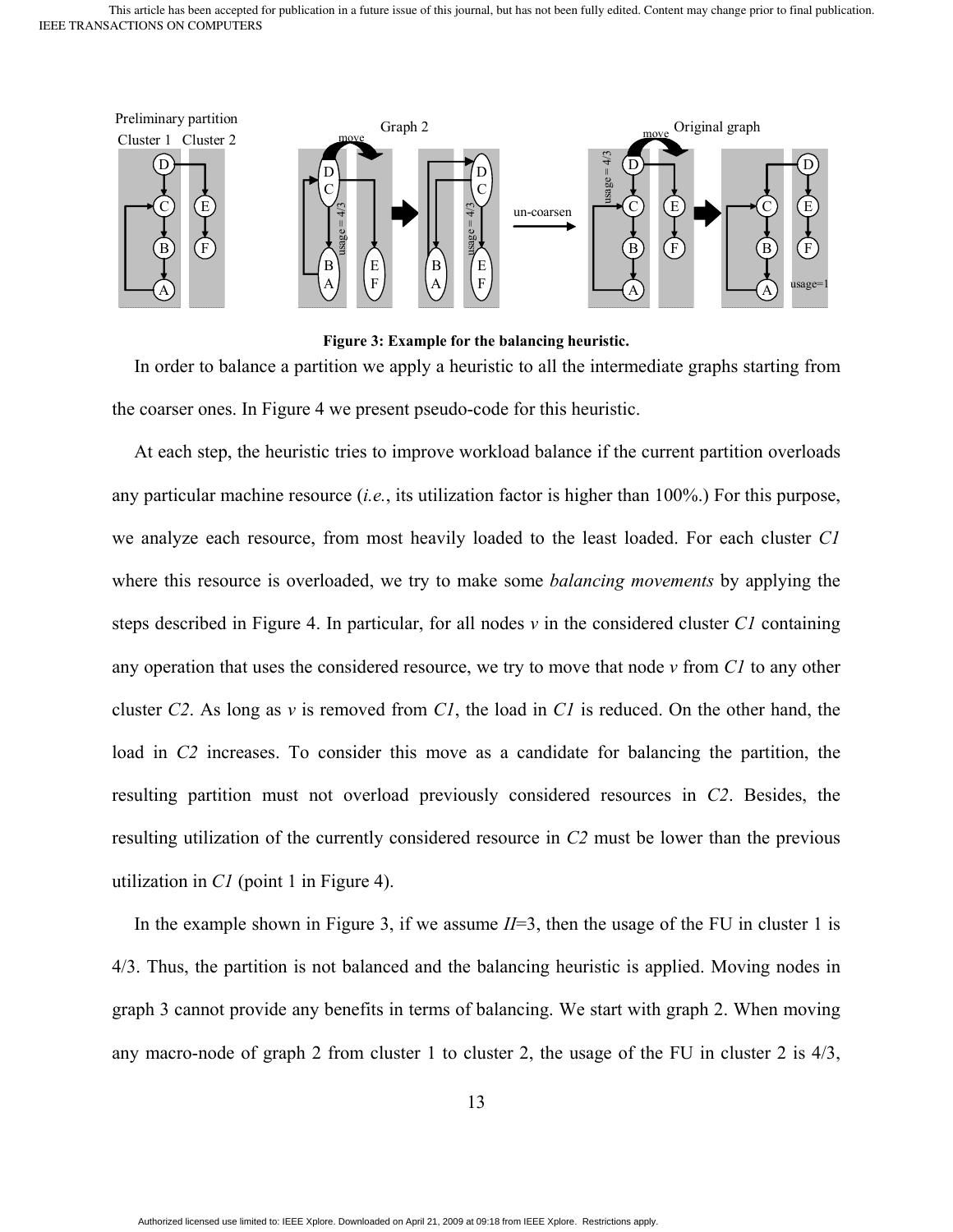| void Improve partition heuristic (partition current partition) { |     |
|------------------------------------------------------------------|-----|
| while ( partition can be improved ) $\{$                         |     |
| for each edge $e$ in cut {                                       | (1) |
| for each end v of edge e {                                       |     |
| candidate partition= move $(v, cluster(other\_end(e))$ ;         |     |
| if (candidate partition.balanced()) {                            |     |
| possible movements.append(candidate_partition);                  |     |
|                                                                  |     |
| else                                                             |     |
| study all opposite movements ();                                 | (2) |
|                                                                  |     |
|                                                                  |     |
|                                                                  |     |
| current partition= possible movements select best partition();   | (3) |
|                                                                  |     |
|                                                                  |     |

**Figure 5: Pseudo-code for the Minimizing the Impact of the Partition on Execution Time heuristic.** 

which is the same as we had in cluster 1 before making the movement. Therefore, these movements do not provide any benefit. In the next iteration we apply the heuristic to the original graph. When we move any of the nodes of cluster 1 to cluster 2 we obtain a balanced partition. All the movements provide the same benefit in terms of balancing the partition. However, it is intuitively clear that the best option is to move node *D* as shown in Figure 3 since the other movements introduce unnecessary communications. Hence, a way to choose this movement is needed, instead of the other choices which are less beneficial for performance.

When several movements achieve the same degree of balancing, we choose among them (point 2 in Figure 4) with the same criteria used by the heuristic that minimizes the impact of the partition on performance (we describe this heuristic in the next subsection). Once a movement has been selected the whole process is repeated until no resource is overloaded, or until no beneficial movement can be found.

# **Minimizing the Impact of the Partition on Execution Time**

For each graph generated during the coarsening process, from the coarsest to the finest, after applying the *improving workload balance* heuristic, we try to reduce the impact of the partition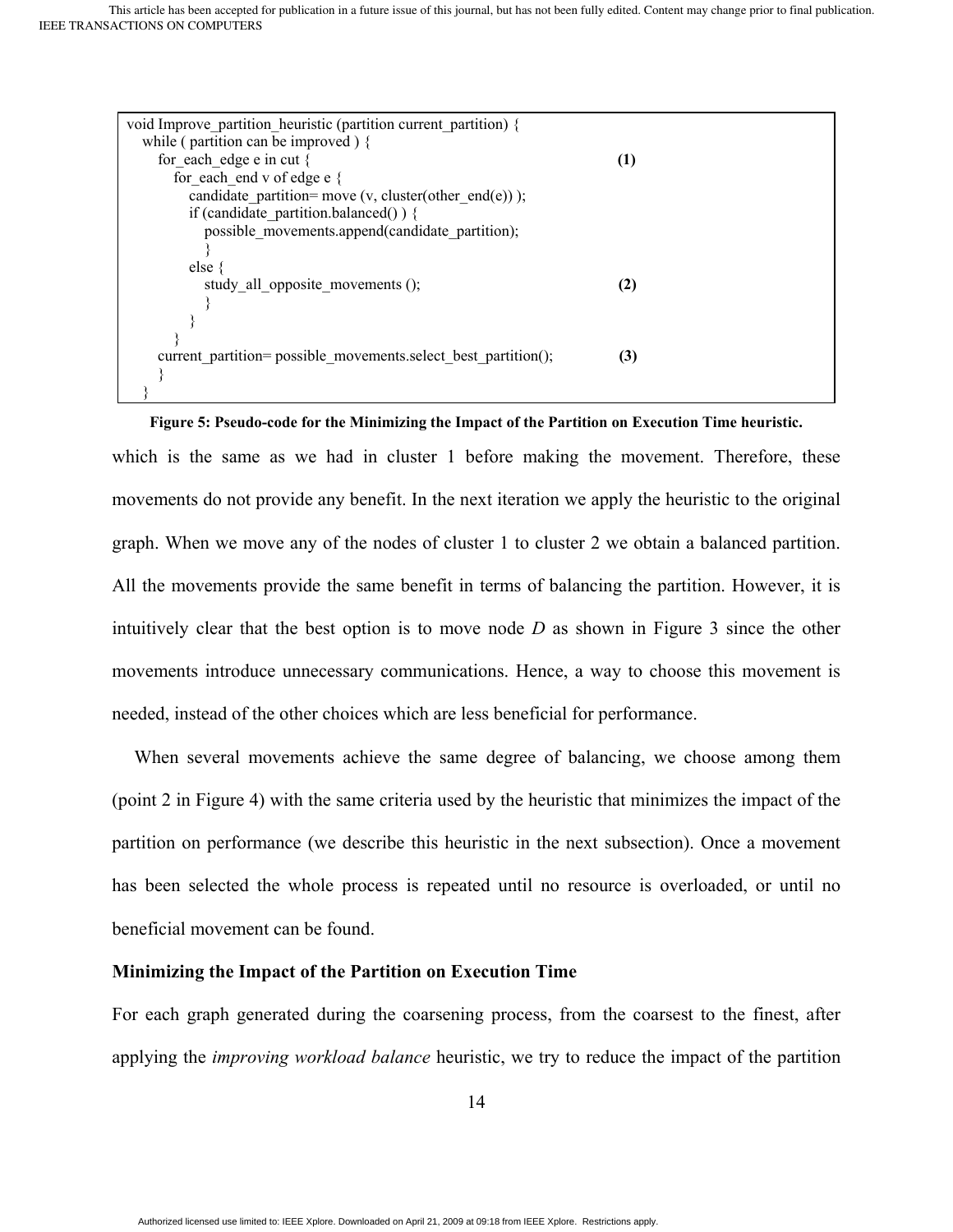on execution time. To achieve this goal, we use an iterative heuristic. Its pseudo-code is shown in Figure 5.

The heuristic generates different partitions and chooses the best one (*i.e.*, the partition that is likely to generate the fastest schedule) until no further improvement can be achieved. Thus, we need a strategy to generate different partitions and a way to compare them.

Different partitions are generated by moving nodes from one cluster to another. Since the entire partition-space cannot be explored, we need to select the movements that are more likely to improve the partition. Since inter-cluster communications are a major cause of *II* increase, we only consider moving a node  $\nu$  if that node  $\nu$  is adjacent to an edge belonging to the cut of the partition (*i.e.*, a node *v* that has a neighbor in a different cluster). In particular, we consider moving *v* from its current cluster *C1* to each cluster  $C2 \neq C1$  where it has an adjacent node (point 1 in Figure 5). If there are not enough free resources in *C2* to place node *v* there, but the required resources can be made available by moving a node from *C2* to *C1*, all feasible exchanges between pairs of nodes are considered (point 2 in Figure 5).

Among all the generated partitions, we want to choose the one that is most likely to produce the best schedule (point 3 in Figure 5). The most rigorous approach would be to compute the schedule associated with each partition and select the best one. Obviously, this would be too time-consuming. However, we can compute an approximate schedule that we call *pseudoschedule* to accurately estimate all the factors that can influence the execution time of the final schedule. In particular, the pseudo-schedule is used to estimate the *II* and the *SC* of the partition and the number of lifetimes used in each cluster. The way to compute the pseudo-schedule is described in section III.3.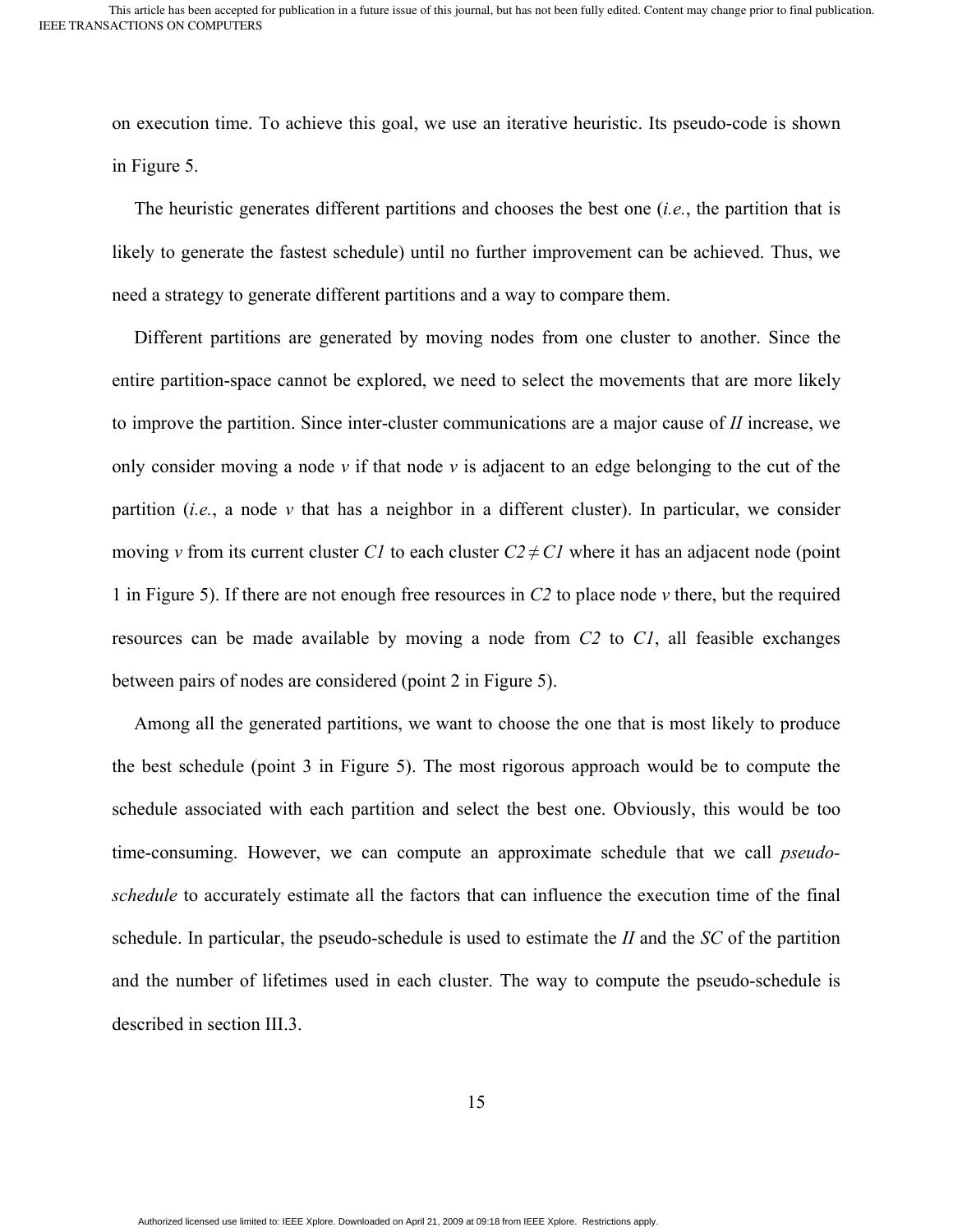IEEE TRANSACTIONS ON COMPUTERS This article has been accepted for publication in a future issue of this journal, but has not been fully edited. Content may change prior to final publication.

Then, for all possible partitions generated by only moving a single node or swapping a pair of nodes, we select a partition according to the criteria presented in Figure 6. First, we choose the partition with the shortest estimated execution time. In case of a tie in this metric, we select the partition that is most likely to be improved in future refinements. In particular, we try to reduce the load on resources that are most likely to cause the *II* to increase (i.e., inter-cluster buses and registers). Hence, if  $busMI \leq II$ , then we assume that the number of communications is already sufficiently low. Therefore, in the case of a tie in the estimated execution time, we choose the partition that minimizes register pressure. More specifically, we choose the partition that further reduces the maximum number of lifetimes used in a cluster. Alternatively, if *busMII*>*II,* this indicates that communications are critical and we select the partition that minimizes *busMII*.

In the case of a tie in the second metric (whether we are considering registers or communications), we select the partition that minimizes the other criterion (*i.e.*, if we used register pressure as the second metric, then we use communications as the third; if we used communications as the second metric we use register pressure as the third).

Once the best partition is found, the node movement (or the exchange of node pairs) that produced the selected partition is applied. This process is repeated until no further benefit can be obtained.

### *C. Pseudo-schedules*

When comparing two partitions, it is difficult to decide which one could produce a better schedule because there are multiple constraints that cannot be quantified at the partitioning step that influence the quality of the final schedule, like the length of the schedule and the register pressure. To properly estimate the impact of these factors on the final schedule, we build an approximate schedule: the pseudo-schedule.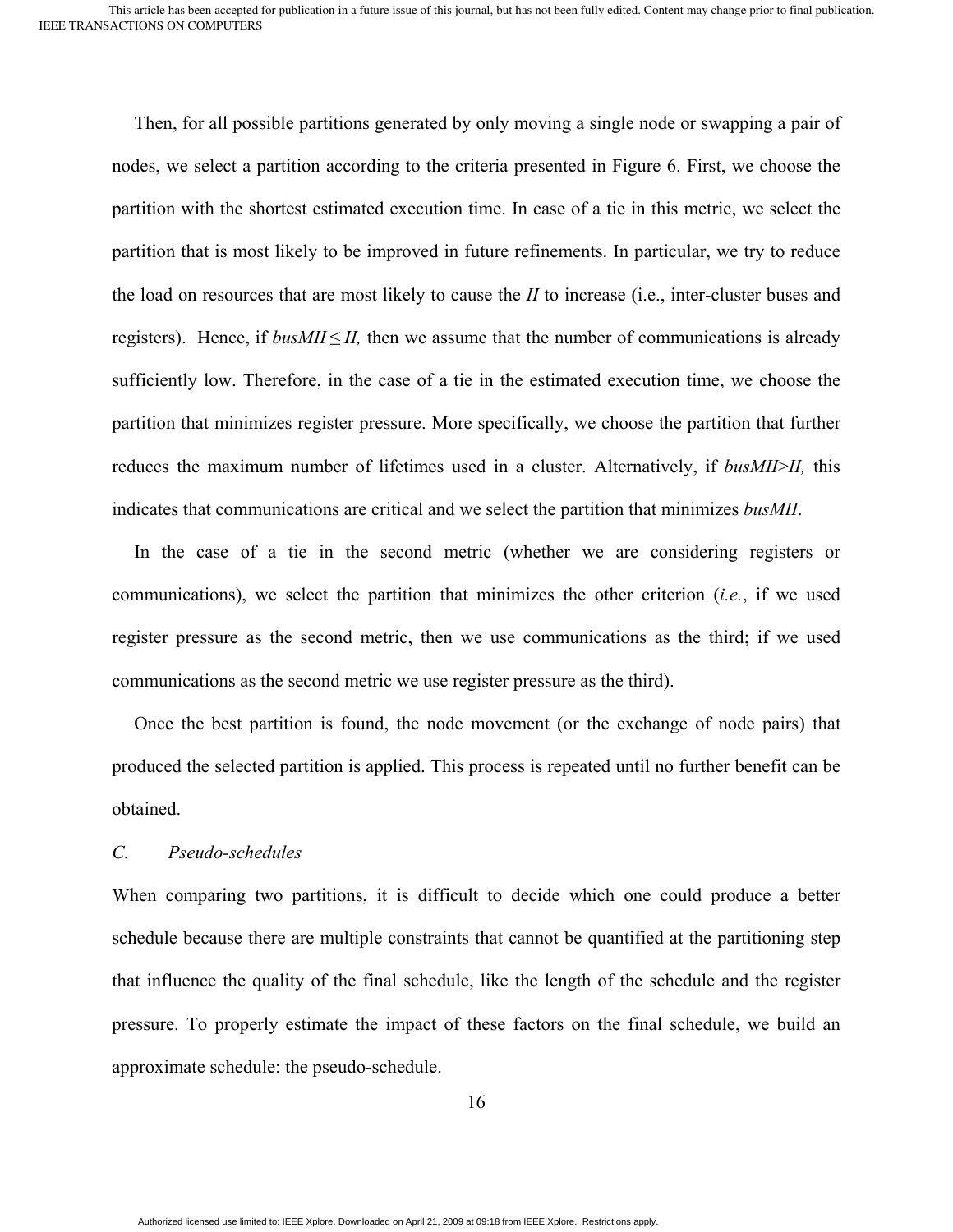IEEE TRANSACTIONS ON COMPUTERS This article has been accepted for publication in a future issue of this journal, but has not been fully edited. Content may change prior to final publication.



**Figure 6: scheme of the decision criteria of the refinment heuristic.** 

To produce a pseudo-schedule, we first compute a lower bound on the *II* (*lb\_II*) as follows*:* 

# *lb\_II=max {II, newRecMII, busMII}*

where *II* is the initiation interval for which we are trying to produce a schedule, *newRecMII* is computed as the *recMII* while taking into account the latency of the necessary communications and *busMII* is the bus minimum initiation interval described in section II.

Next, we assume that the initiation interval of the pseudo-schedule (*ps\_II*) is equal to this lower bound ( $ps$  II:= lb II) and then try to find a suitable slot for each node. Since the pseudoschedule needs to be computed as accurately as possible, nodes are scheduled using the same rules as those used by the final scheduler. Therefore, according to the ordering described in [28], each node is scheduled as close as possible to its predecessors/successors in order to shorten lifetimes. Unlike the final scheduler, if we cannot find a slot available to schedule an instruction in the cluster to which it belongs, we assign that node to a given cycle, even if there are insufficient resources available in this cycle.

We determine this cycle as follows:

1. If the node *v* has only predecessors in the partial pseudo-schedule:

*cycle(v) = EarliestStart(v) + II*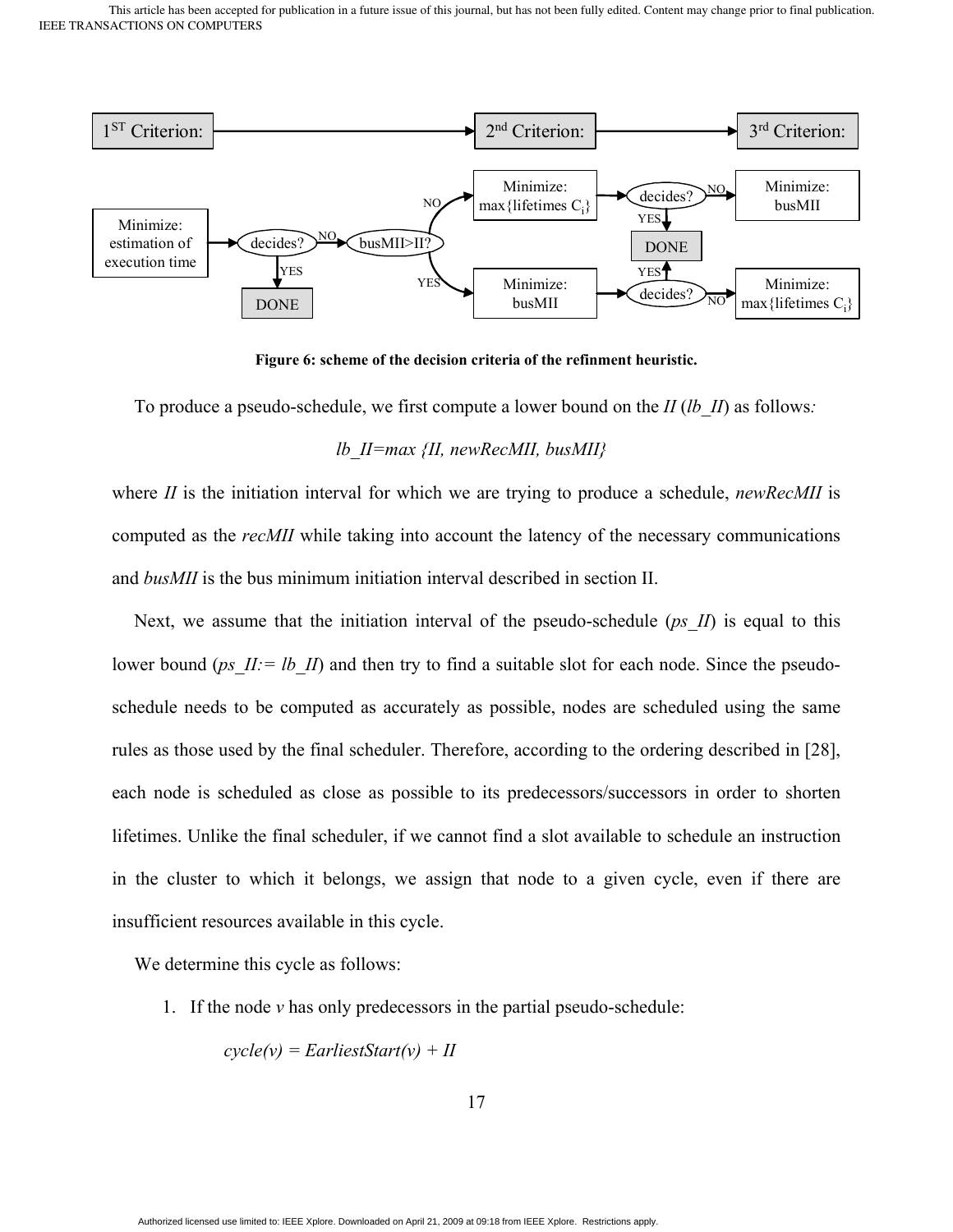2. If the node has only successors in the partial pseudo-schedule:

*cycle(v) = LatestStart(v) - II*

3. If the node has both predecessors and successors in the partial pseudo-schedule:

# *cycle(v) = [LatestStart(v)-EarliestStart(v)] / 2*

Computing cycles in this way, we penalize a partition by extending lifetimes and increasing the length of the schedule. This penalty is relatively small since this is just an intermediate partition that can still be improved in later steps. For case 3, if the node has both predecessors and successors in the partial pseudo-schedule, it means that the node represents the last instruction in a recurrence loop (see [28]), and that some dependences cannot be met. In this case, a larger penalty is assessed to the *ps\_II*. This recurrence may have to be split. Since splitting a recurrence generally incurs two communications, we penalize the *ps II* by more than twice the bus latency:

# *ps\_II=lb\_II+2·lat\_buses+1*

Note that for this approximate schedule, an unlimited number of registers is assumed. However, once the pseudo-schedule is built, the number of lifetimes it requires, as well as the maximum number of lifetimes that overlap, are computed to provide more information to the partition.

Iteratively applying this algorithm, all the nodes in the graph are pseudo-scheduled (i.e., assigned to a cycle). The algorithm investigates no more than *lb\_II* different positions. Thus, the time complexity to produce a pseudo-schedule is linear with *II·|V|*.

The computed pseudo-schedule is quite accurate, especially when the partition is balanced and there is enough space to schedule all instructions in the cluster as specified by the partition. Therefore, moving nodes among clusters during the partitioning step can target different goals,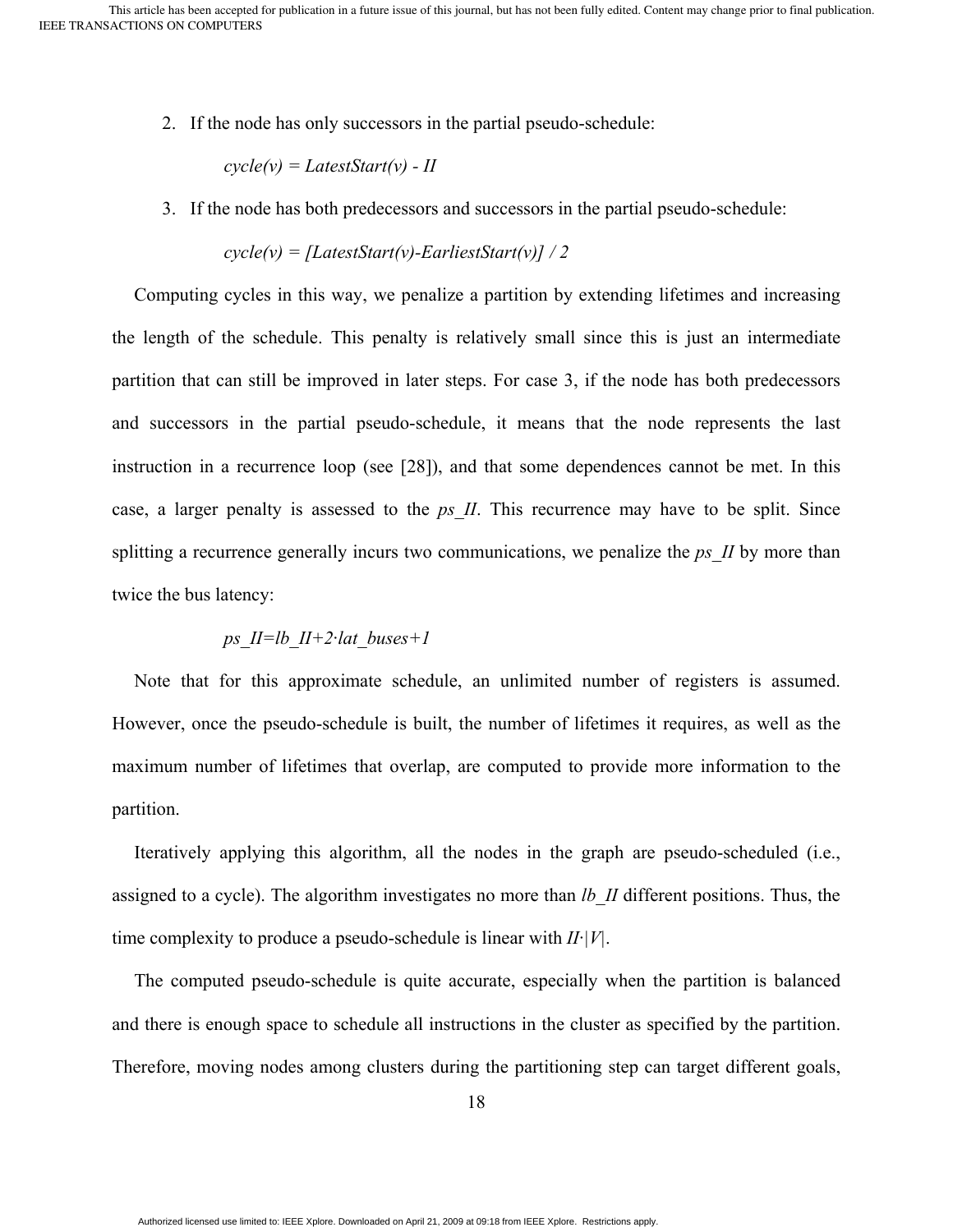depending on the most constraining factors. For instance, a goal can be to reduce the number of communications, evenly distributing register pressure, to produce a better distribution of recurrences among clusters or reduce the length of the schedule.

### IV. PROPOSED MS SCHEME

Several heuristics have been proposed to modulo schedule loops [15]. Those heuristics try in general to maximize ILP and some of them also try to minimize register pressure. For clustered architectures, modulo scheduling is more complex since it has also to deal with inter-cluster communications and the distribution of the workload among clusters.

In this work, we propose *AGAMOS,* a new technique that performs cluster assignment using a multi-level graph partitioning scheme. In this way, the scheduler uses global information of the *DDG* and it can achieve a better workload balance at the same time that it can reduce the number of communications. The generation of this partition is guided by approximate schedules, called pseudo-schedules, which provide very accurate information about the properties of the final schedule. During this process, selected instructions are replicated in order to reduce the number of communications. The scheduler tries to follow the cluster assignment produced by the graph partition. However, the scheduler can refine this assignment.

In this section we provide an overview of the code generation algorithm, the replication heuristics and the scheduler.

# *D. Overview of the Scheduling Algorithm*

In Figure 7, the high-level flow of the proposed algorithm is shown. The scheme tries to find a valid schedule that minimizes the *II*. It starts with  $II = MII$ . If it fails, the *II* is increased by one unit.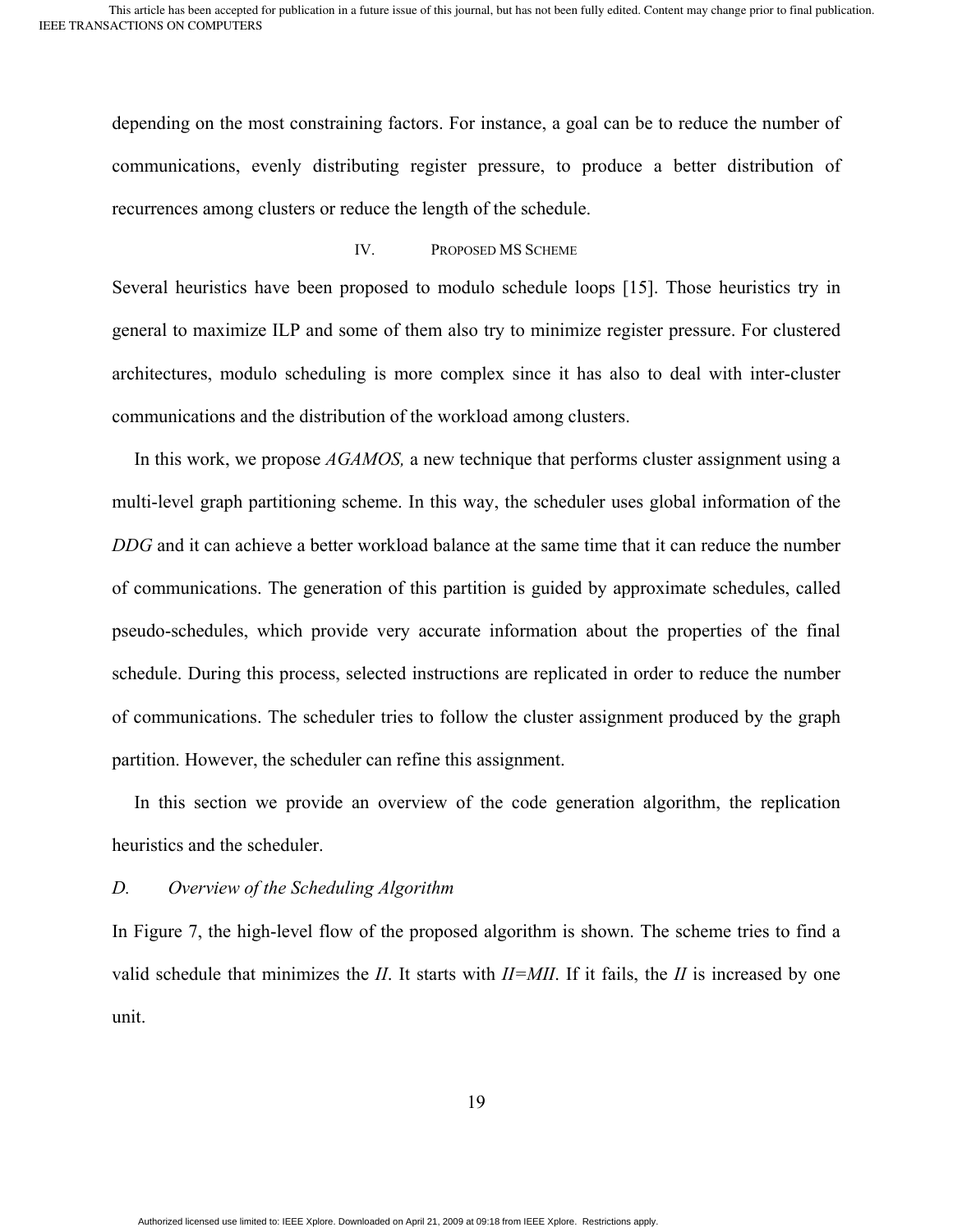

**Figure 8: Example of instruction replication to reduce communications.** 

To produce a feasible schedule for the current *II*, the DDG is partitioned according to the algorithm we have described in section III.2. The partitioning technique includes a set of heuristics to replicate instructions in various clusters in order to reduce the number of communications, as described in section IV.2.

The last step of the algorithm is the scheduling phase (section IV.3). Each instruction is scheduled in the cluster where it has been assigned by the partition. If the algorithm succeeds and a valid slot is found, then scheduling proceeds to the next instruction. If a valid slot cannot be found for the current instruction in the cluster where it has been assigned by the partition, it is tried to be scheduled in other clusters. If a suitable cluster is found, the instruction is scheduled in that cluster and the algorithm continues with the next operation (starting again with the cluster dictated by the partition). If we reach a situation where an instruction cannot be scheduled in any cluster, the process stops, the *II* is increased, and the described process re-starts.

# *E. Instruction Replication*

At each step of the partitioning process, before computing the pseudo-schedule, we compute the *busMII*. If *busMII* > *II*, this means that inter-cluster communication bandwidth is insufficient to schedule all the communications. For example, the graph shown in the left-hand side of Figure 8 represents a DDG. This graph is partitioned into four sets of nodes and each set is assigned to a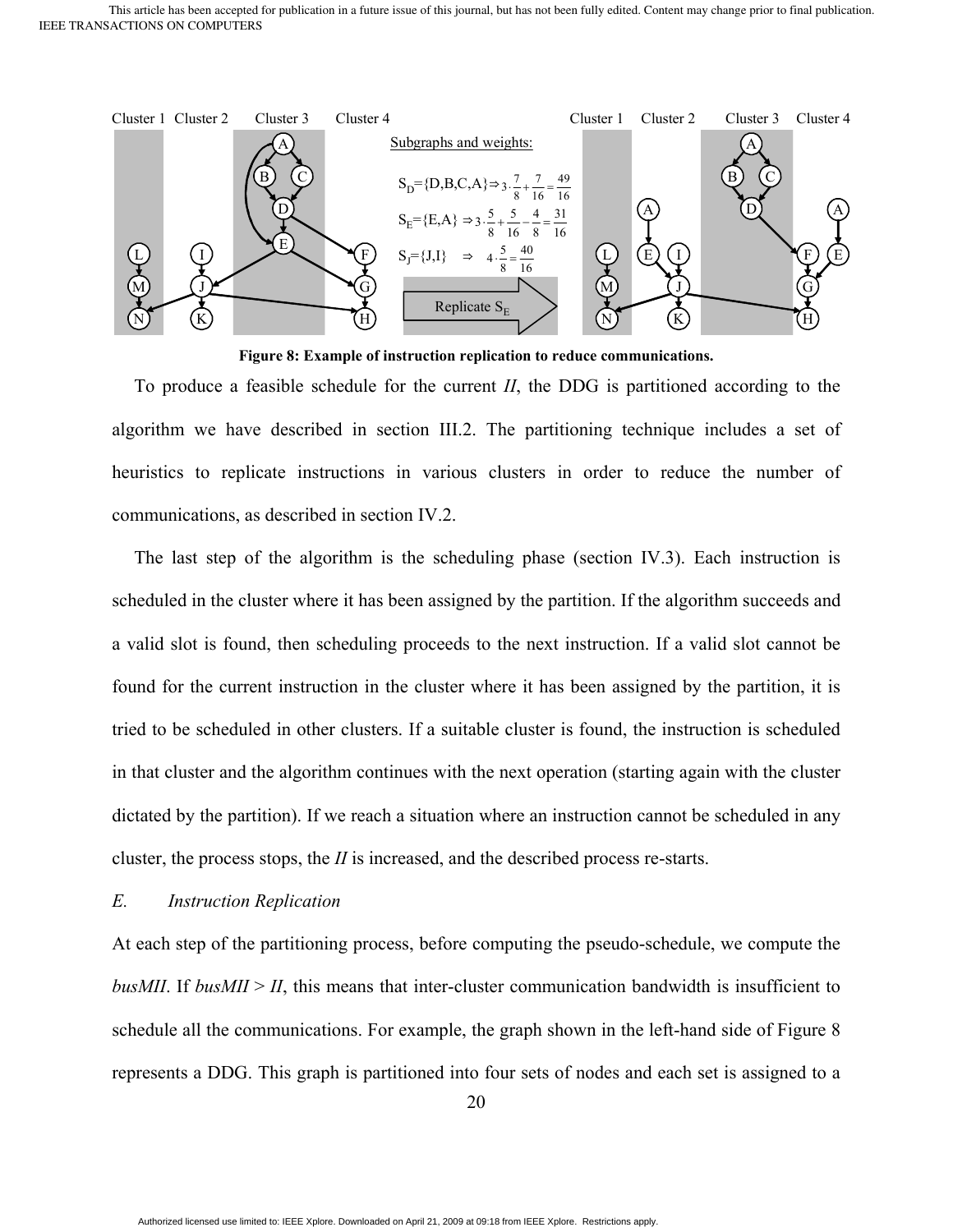different cluster: *{L,M,N}* to cluster 1; *{I,J,K}* to cluster 2; *{A,B,C,D,E}* to cluster 3; and *{F,G,H}* to cluster 4. In the resulting partition, there are three values that have to be communicated: the values produced by instructions  $D$ ,  $E$ , and  $J$ . If we assume an  $II=2$  and an inter-cluster communication network with one bus that has 1-cycle latency (recall that we assume intercluster networks that broadcast the values to all clusters), then *busMII=3>II.* In this case, there is an excess of communication.

We refer to the maximum number of communications that can be scheduled for the current *II* as the *max\_n\_coms,* and to the number of excess communications as the *extra\_coms*. The number of excess communications can be computed as follows:

 $max_n$  *n*  $\_cons =$   $\boxed{II / lat\_buses \cdot n}$  *\_buses*  $ext{r}a$   $coms = n$   $coms - max$   $n$   $coms$ 

where *n* coms stands for the number of communications implied by the partition, as defined in section II.

The number of communications can be reduced (and so can *extra\_coms*) by replicating selected instructions in specific clusters. In this section we describe a heuristic to achieve this purpose.

# **Replication Subgraphs**

The *replication subgraph* corresponding to an instruction *com,* whose resulting output value has to be communicated to other clusters, is the minimum set of nodes that have to be replicated in order to remove that communication. We will denote this subgraph as  $S_{com}$ .

A simple example is presented in Figure 8. The replication subgraph corresponding to the communication of the value produced by instruction D has four nodes:  $S_D = \{D, B, C, A\}$ ; the replication subgraph for E is:  $S_E = \{E, A\}$ . Node D does not belong to  $S_E$  because it is unnecessary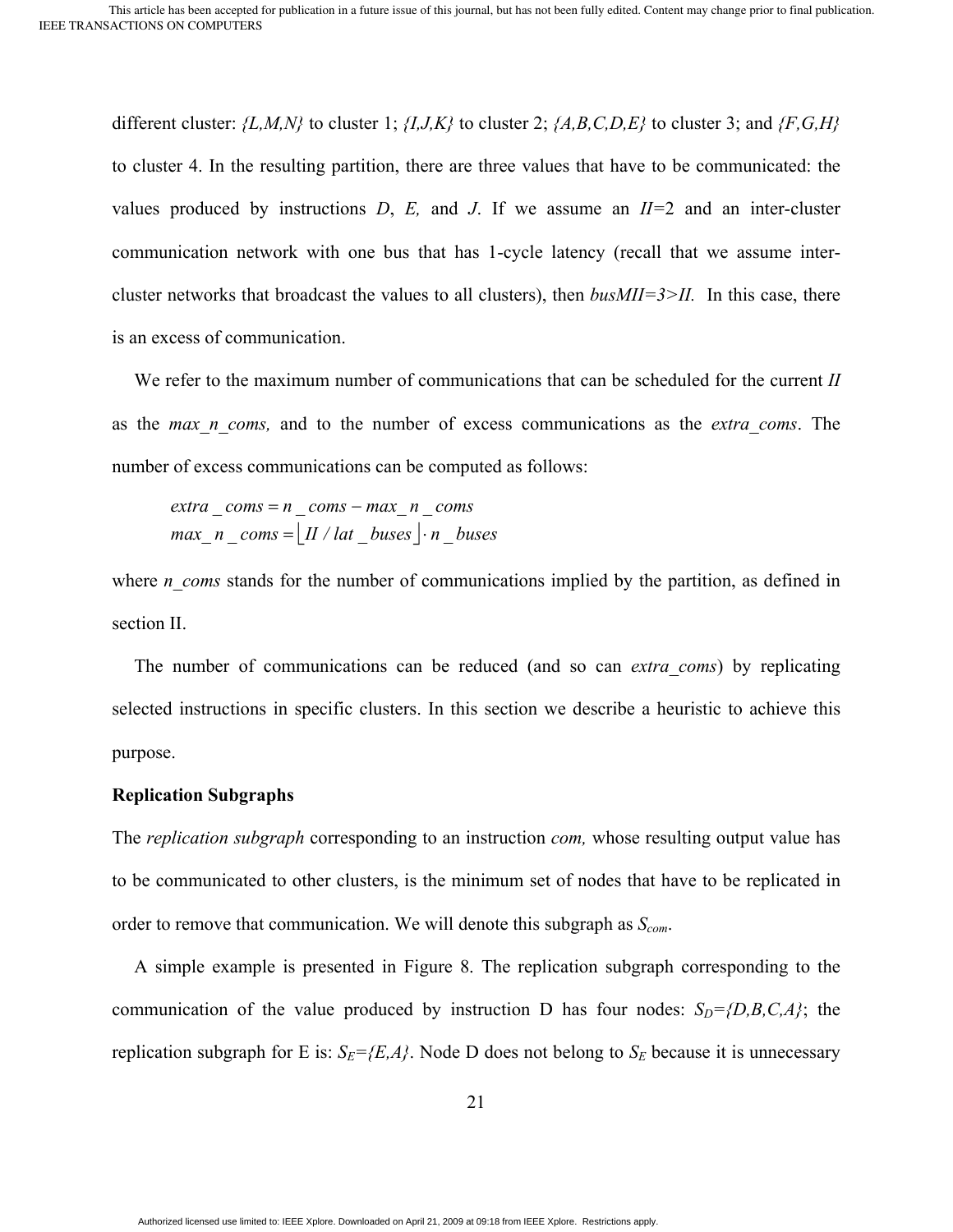replication (graf g, partition current partition )  $\{$ if ( n\_coms > max\_n\_coms ) { compute repliaction subgraphs and removable instructions(g, current partition );  $\left\{\begin{array}{cc} \end{array}\right\}$ while ( n\_coms > max\_n\_coms ) { S= choose best replication subgraph (g, current partition );  $replicate(S,g);$ n coms--; update replication subgraphs and removable instructions (g, current partition ); } }

**Figure 9: Pseudo-code for the replication heuristic.** 

to replicate D to remove communication E, since the value produced by D is already communicated and is available in the other clusters. The replication subgraph of instruction J is: *SJ={J,I}*.

# **Removing Unnecessary Instructions**

After removing a communication by replicating instructions in other clusters, there may be some original (non-replicated) instructions that are no longer needed. An example can be found in Figure 8. The graph in the right-hand side of the figure represents the resulting DDG after removing the communication of node E by replicating  $S_E$  in clusters 2 and 4. Then, the original instruction *E* in cluster 3 is not needed. The value that it produces is not used by any other instruction. The two successors of *E* (*J* and *G*), obtain their copy of *E* from the copy generated in their respective clusters. Therefore, the original instruction  $E$  can be removed from the graph, so more resources will become available in cluster 3. Removable instructions can be anticipated before replication. Thus, they can also be taken into account when selecting which subgraph to replicate.

# **Replication Heuristic**

In Figure 9 pseudo-code for the replication heuristic is presented. It works as follows: first, we compute the replication subgraphs and identify the removable instructions for all of the values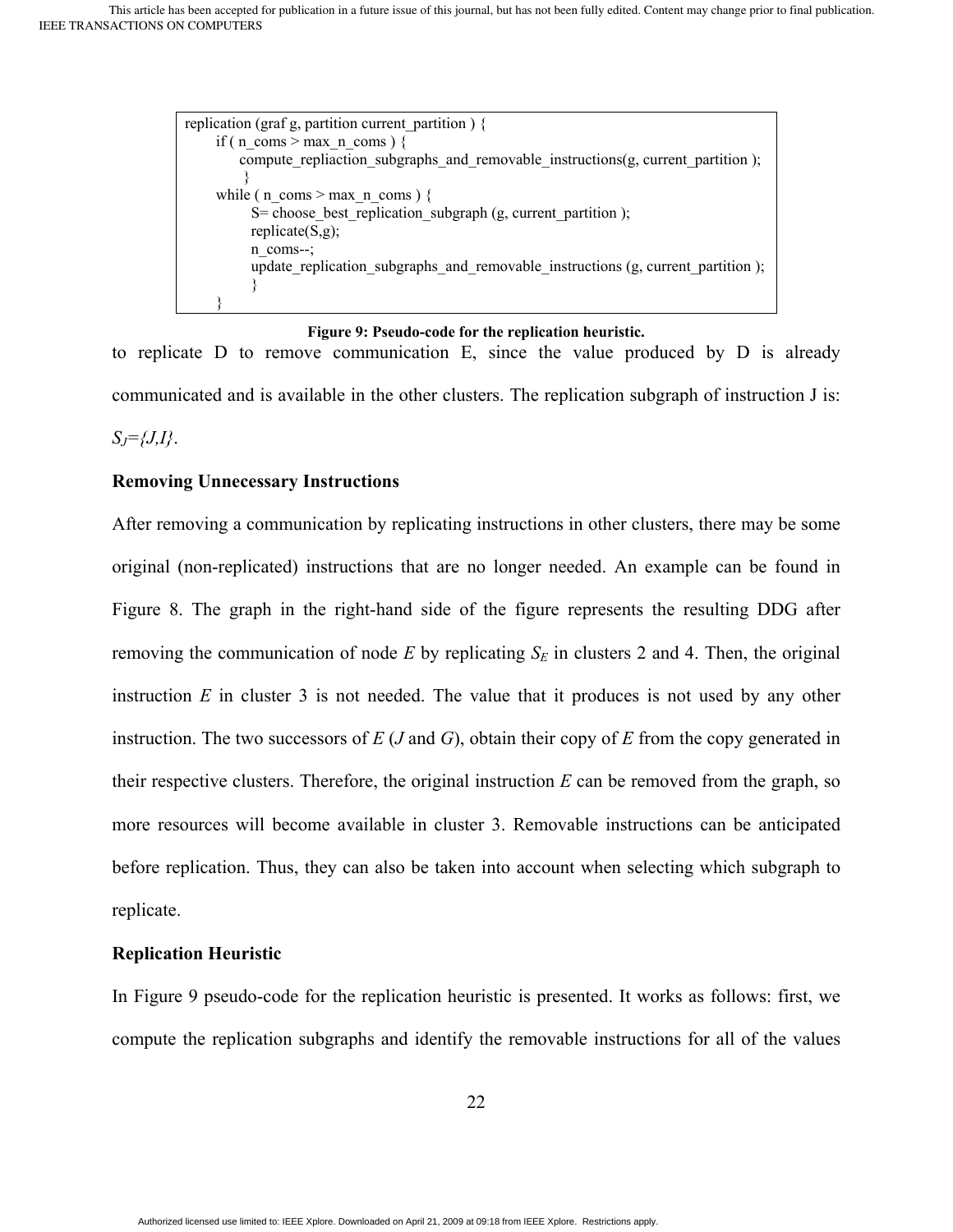that need to be communicated. Then, we choose the best candidate for replication and replicate it. After performing replication, the number of communications (*n\_coms*) is reduced by one, and the number of excess communications (*extra\_coms*) is also reduced by one*.* This process is repeated until the number of communications becomes equal to the maximum number of communications allowed for the current *II* (*n\_coms=max\_n\_coms*) and the number of excess communications is zero (*extra\_coms=0*), or until no further replication is possible due to resource constraints.

In order to select the best candidates for replication we take into account the usage of resources. In some cases, the number of *extra\_coms* is large, so there may be insufficient resources to replicate all the necessary instructions. Therefore, it is important to reduce the number of extra instructions that need to be added. Furthermore, reducing the number of extra instructions is also beneficial for other reasons such as register pressure, energy consumption, and code length. Hence, our metric is based on reducing the number of extra instructions.

To determine the weight of a subgraph, we first assign weights to the nodes that have to be copied to other clusters to avoid the communication and the nodes that can be removed after the subgraph has been replicated. Then, the weight of the subgraph is the sum of the weights of the nodes that have to be replicated, minus the weight of the nodes that can be removed.

To compute the weight of a single node *v,* we take into account the degree to which resources that are used by the instruction will be constrained if the subgraph is replicated. If a node belongs to more than one subgraph, it can be replicated and then used multiple times:

 $= \frac{$  \frac{ }{2}}{\left|\left\{S\_{C}/v \in S\_{C}\right\}\right|}  $available(res,c) \cdot II$  $usage(res, c) + extra$   $ops(res, c, subgraph)$  $weight(v, c) =$   $\frac{quantistic(t, c)}{|S_c/v \in c}$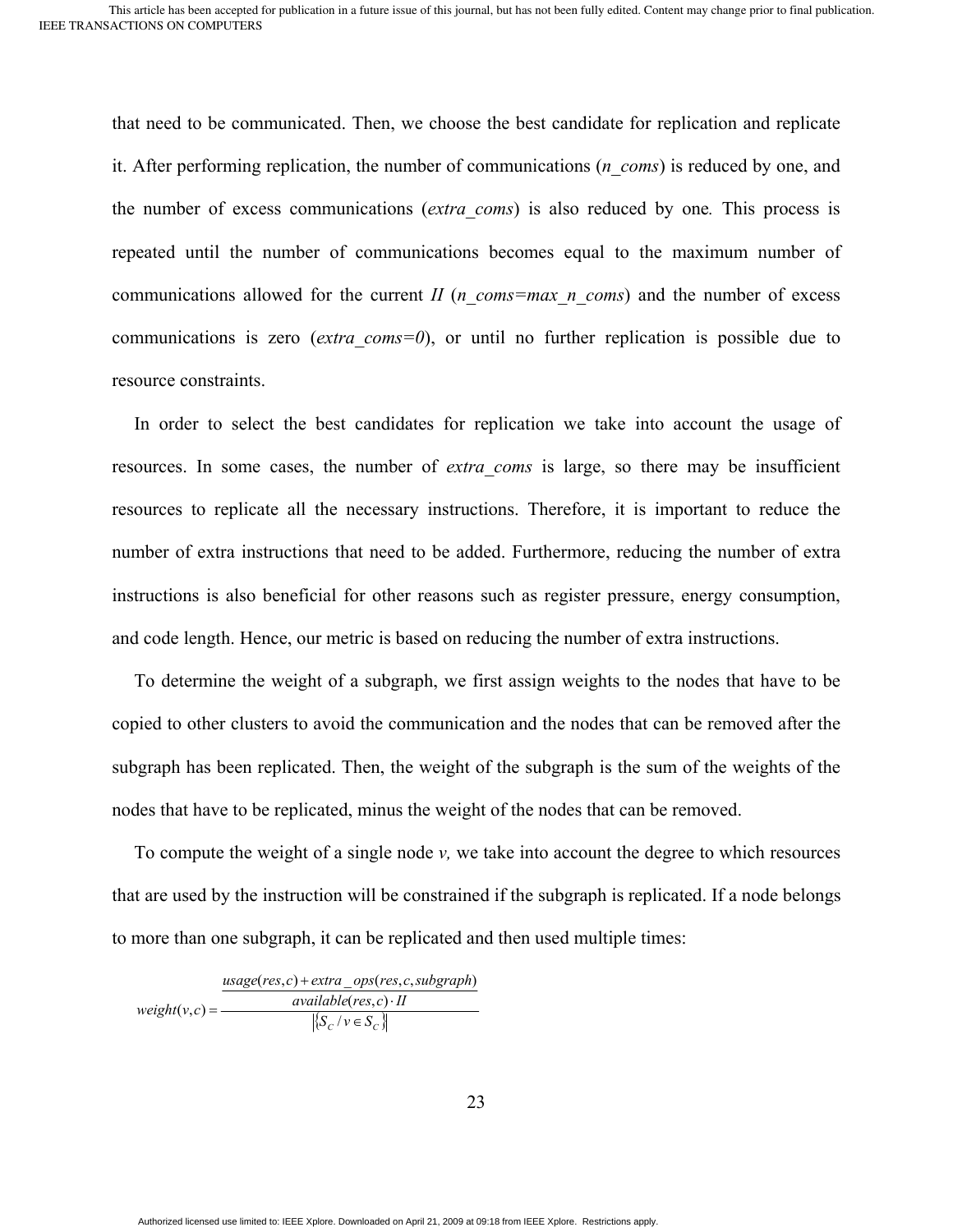where *usage(res,c)* stands for the number of instructions that use resource *res* and that are assigned to cluster *c* for the given partition; *extra\_ops(res,c,subgraph)* represents the number of instructions that use resource *res* that have to be replicated in cluster  $c$  in order to replicate the *subgraph* and finally, *available(res,c)* is the number of resources of type *res* in cluster *c*.

# *F. Final Schedule*

When the partition has been completed, the final schedule is computed. In this section we present the approach used to perform instruction scheduling and register allocation. Both tasks are carried out at the same time, generating spill code on-the-fly when needed. The approach is based on the URACAM modulo scheduling framework for clustered VLIW architectures [14].

# *5) Instruction scheduling*

First of all, the nodes of the data dependence graph are sorted according to the Swing Modulo Scheduler [28]. Then, following this ordering, the schedule is produced through an iterative process that works by adding instructions to a partial schedule until all instructions have been scheduled. Each instruction is scheduled in the cluster assigned during the partition.

Once a new partial schedule has been obtained, the proposed technique includes mechanisms in order to reduce the pressure on a given type of resource at the expense of increasing the pressure on others. This is achieved by applying some transformations to the partial schedule:

- 1. Reduce register pressure by inserting spill code.
- 2. Reduce the bus pressure by performing communications through memory. Communications through buses can be removed by storing the value from the source cluster to a given memory location and loading it in the clusters from memory where it is needed.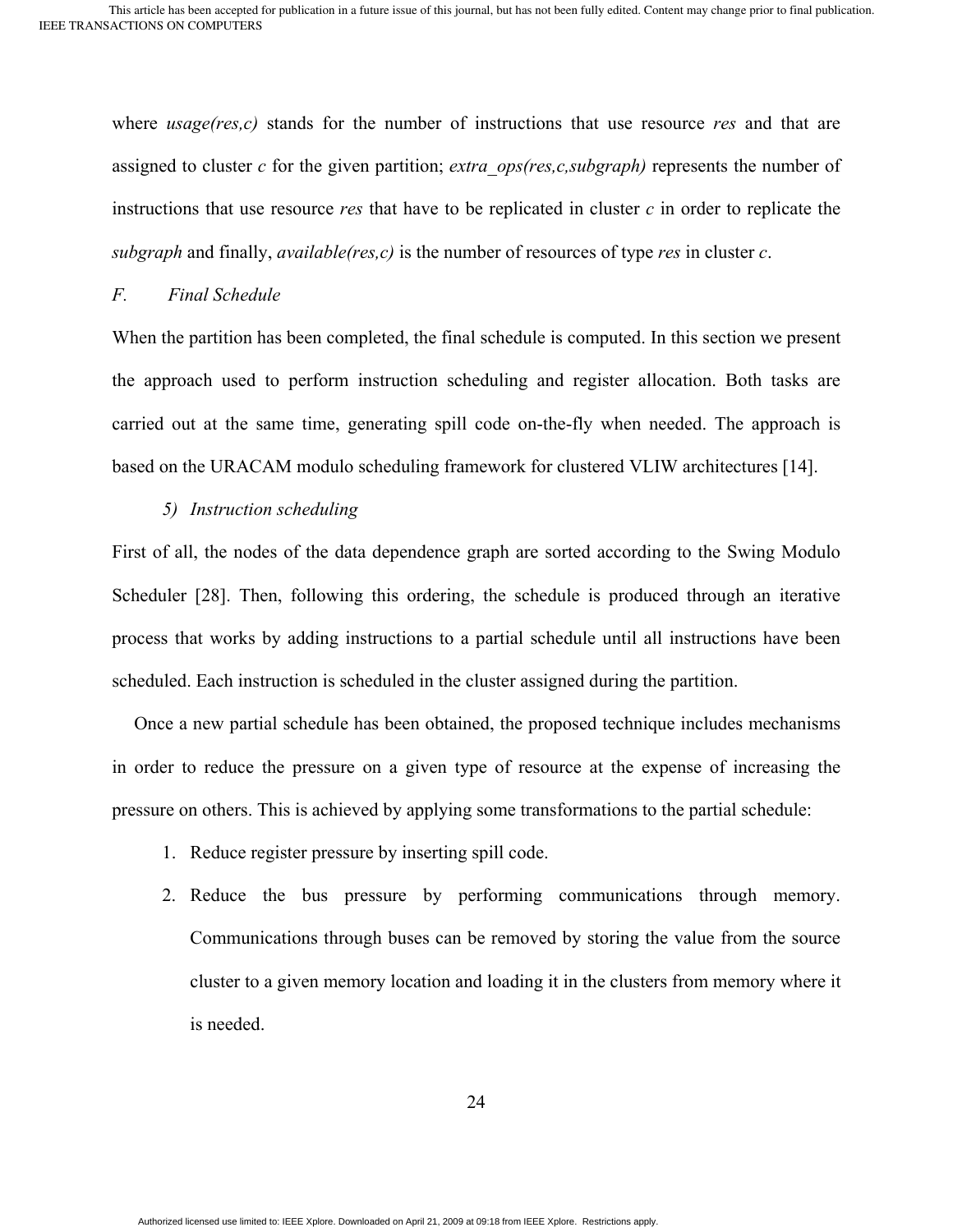Both of these transformations increase the pressure on memory ports. If later in the schedule memory pressure becomes too high, we can reduce it by undoing any of the previous transformations (i.e., by either removing spill code or inserting communication instructions that use the interconnection network instead of memory).

For each partial schedule, all transformations are applied. For each transformation applied, a new partial schedule is obtained. Therefore, we need a mechanism to compare the partial schedules and decide which one is the best. For this purpose, we use the *figure of merit* described in IV.3.2. Transformations are applied until no further improvement (in terms of the *figure of merit*) can be achieved.

If no feasible schedule can be found for a given instruction following the cluster assignment of the partition, then we try to place that instruction in the other clusters. In turn, these alternative schedules are improved by means of the transformations. Note that the original URACAM proposal did not use graph partitioning to perform cluster assignment. Thus, in contrast to our approach, URACAM tried to schedule each node to each cluster.

If no feasible schedule is found either, then the *II* is increased. Then, the partition and replication are re-done in order to take advantage of the bigger amount of resources available and the scheduling process is re-started.

# *6) Figure of Merit*

When different partial schedules are suitable, we need a function that allows us to compare them and select which one is better. We define a function that we will refer to as the *figure of merit*.

The figure of merit is based on the utilization of the most critical resources. The underlying assumption is that the more constrained a resource, the more likely to impact execution time.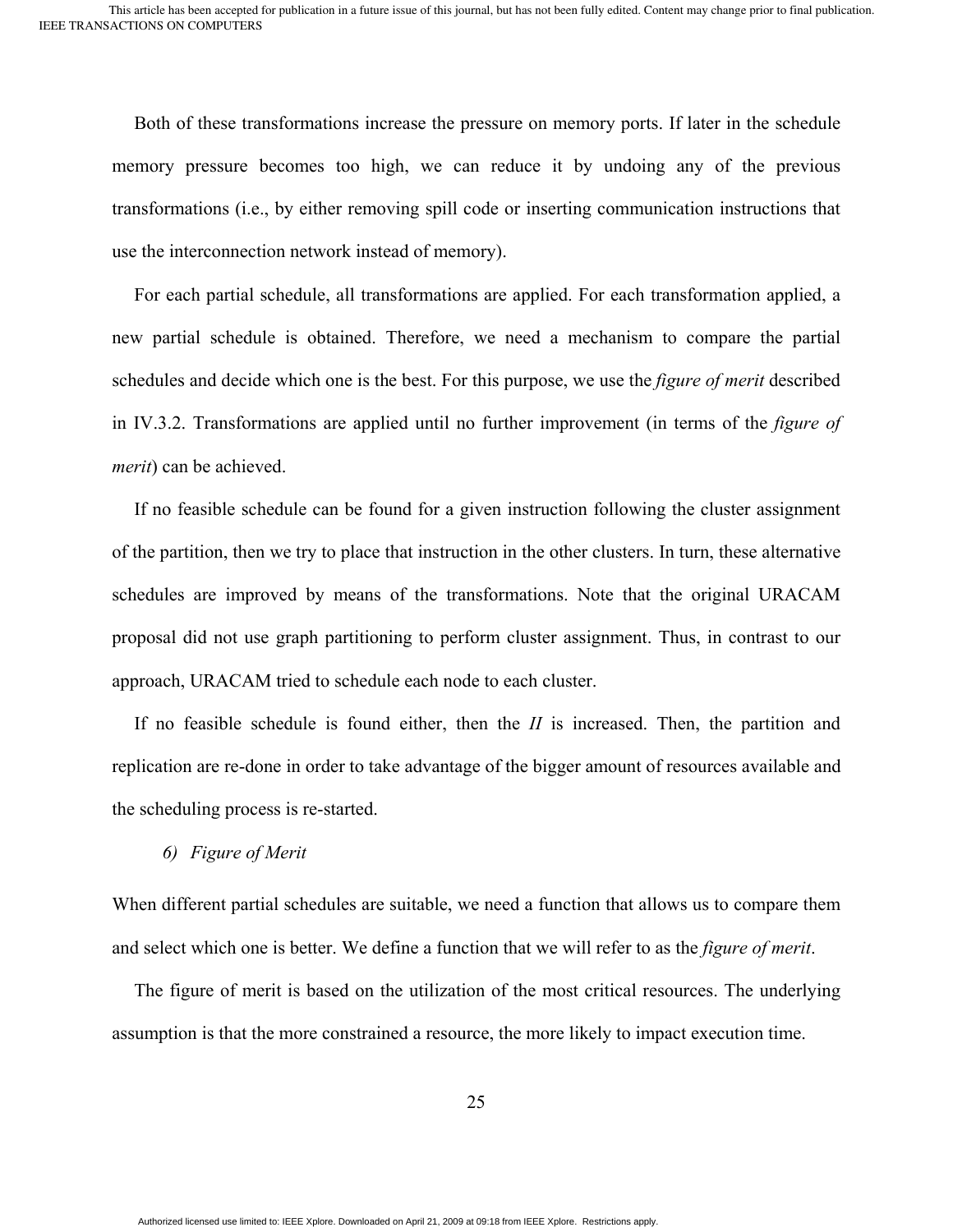The utilization of functional units is determined beforehand and does not depend on the schedule. The selected *II* has been chosen in such a way that there are enough slots for any required functional unit operation. However, the utilization of other resources is unpredictable and depends on the particular schedule. These critical resources are the inter-cluster connection network, the memory ports, and the registers.

Given a partial schedule and the current instruction that is to be scheduled, we use a multidimensional figure of merit to compare the different partial schedules resulting from inserting the instruction in alternative slots. The figure of merit consists of a set of  $(2 \cdot n \text{ } clst + 1)$  percentages:

- 1. **One for inter-cluster communications**  the percentage of free communication slots (before scheduling the current instruction) that are consumed by the newly inserted instruction,
- 2. *n* clust for memory for every cluster, the percentage of free memory access slots (before scheduling the current instruction) that are consumed by the newly inserted instruction, and
- 3. *n\_clust* **for registers** for every cluster, percentage of free lifetimes (before scheduling the current instruction) that are consumed by the newly inserted instruction.

The reason why we use the percentage of remaining resources that are consumed by the analyzed instruction is that scarce resources are more valuable than abundant ones. More specifically, the value of a given type of resources is inversely proportional to the amount of currently remaining resources of this type.

Then, we need a function that compares two figures of merit and determines which one is better. For this purpose, the components of each figure of merit are sorted from highest to lowest. Then, values are compared pair wise, starting from the highest value until a significant gap is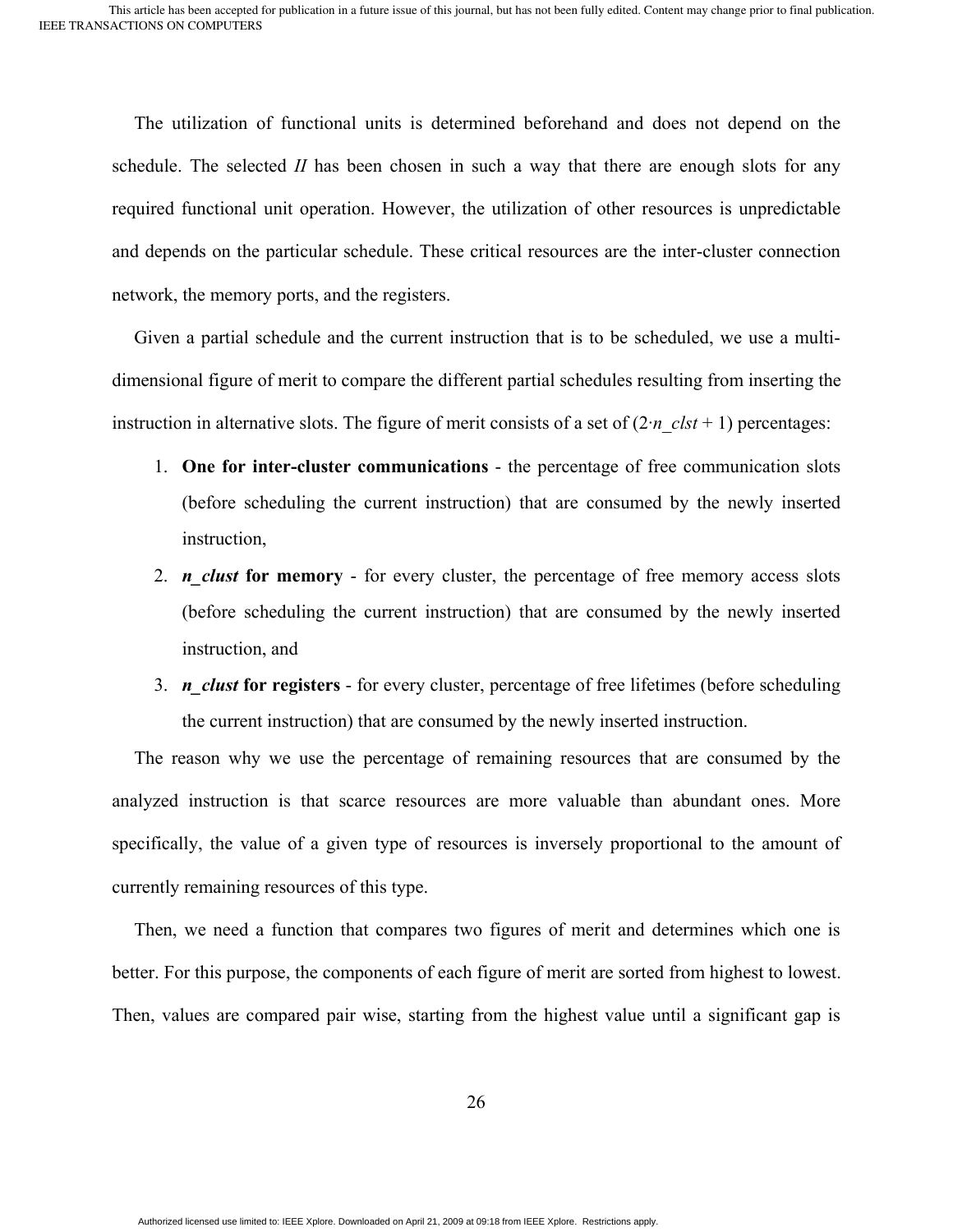found (greater than a given threshold<sup>2</sup>). In this case, the figure of merit with the lowest component is chosen. If all pairs of components are similar, a choice is made by summing the components for each figure of merit and selecting the one with the lowest sum.

This approach of comparing figures chooses the one that maximizes the available resources of the most heavily used type of resource. This heuristic can be characterized as trying to benefit the most constrained (most used) resource so that the difference between the least constrained (least used) resource and the most constrained is gradually reduced.

In contrast to the original URACAM approach, the partition provides additional information about the usage of resources (*i.e.,* usage of memory ports in each cluster). This additional information is taken into account when computing the figure of merit that results in a better estimation of the impact of the decisions taken at scheduling time.

#### V. EVALUATION

### *G. Experimental framework*

 $\overline{a}$ 

Our Modulo Scheduling algorithm has been implemented in the ICTINEO compiler [8]. For the evaluation we used all the loops in the SPECfp95 benchmark suite that have neither subroutine calls nor conditional exits. Loops with conditional structures in their bodies have been IFconverted [7] into a single basic block loop. In addition, we used profiling to obtain the number of times and the average number of iterations that the loops were executed. The loops that executed on average less than 4 iterations were discarded. In total, we used 678 loops that

<sup>&</sup>lt;sup>2</sup> Based on the original URACAM technique [13], we set the threshold to 10% for the experiments reported.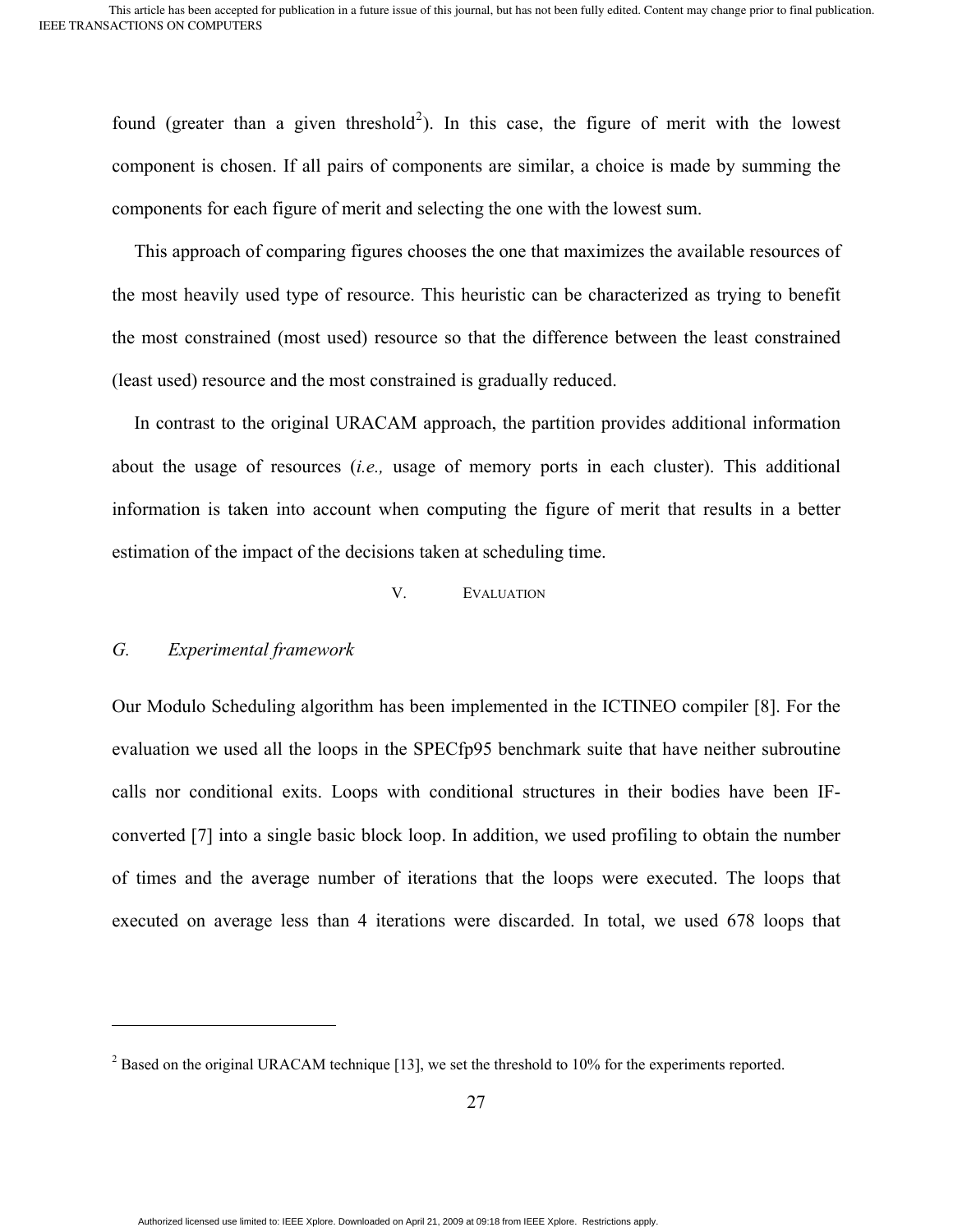| Resources   | Unified | 2-cluster | 4-cluster |  | Latencies       | <b>INT</b> | FP         |
|-------------|---------|-----------|-----------|--|-----------------|------------|------------|
| INT/cluster |         |           |           |  | <b>ARITH</b>    |            |            |
| FP/cluster  |         |           |           |  | <b>MUL/ABS</b>  |            |            |
| MEM/cluster |         |           |           |  | <b>DIV/SORT</b> |            | 18         |
|             |         |           |           |  | MEM             |            | $\sqrt{2}$ |

| fied | 2-cluster | 4-cluster | Latencies       | <b>INT</b> | FP  |
|------|-----------|-----------|-----------------|------------|-----|
|      |           |           | <b>ARITH</b>    |            |     |
|      |           |           | MUL/ABS         |            |     |
|      |           |           | <b>DIV/SQRT</b> |            | 18  |
|      |           |           | <b>MEM</b>      | 2/3        | 2/3 |

**Table I: Clustered VLIW designs and latency of the instructions.** 

accounted for more than 95% of the total number of executed instructions. Loop unrolling was disabled in order to prevent the increase in code size, which is critical for these processors.

We study three different clustered VLIW designs. Each is 12-issue and has the same number of total resources that are divided homogeneously across the different clusters. These clustered designs are shown in Table I.

We will refer to the first design as *unified.* This architecture is composed of a single cluster with four functional units of each type (integer, floating point and memory) and a unique register file. The 2-cluster design has 2 functional units of each type and half the number of the registers per cluster, whereas the 4-cluster design has 1 functional unit of each type and a quarter of the number of registers per cluster.

For the 2 and 4-cluster designs, different configurations based on the number of registers, number of buses, and latency of the buses are considered. Each configuration is identified as a sequence of letters and numbers, *N*c*M*b*P*l*Q*r where *N* stands for the number of clusters, *M* represents the number of buses, *P* stands for the latency of these buses, and *Q* represents the number of registers.

For all configurations, the memory hierarchy is shared by all the clusters and considered perfect (*i.e.*, all accesses hit in cache). The latency assumed for hits is 2 cycles for the configurations whose bus latency is 1 cycle and 3 cycles for the configurations whose bus latency is 2 cycles. The latency of the remaining instructions is presented in Table I.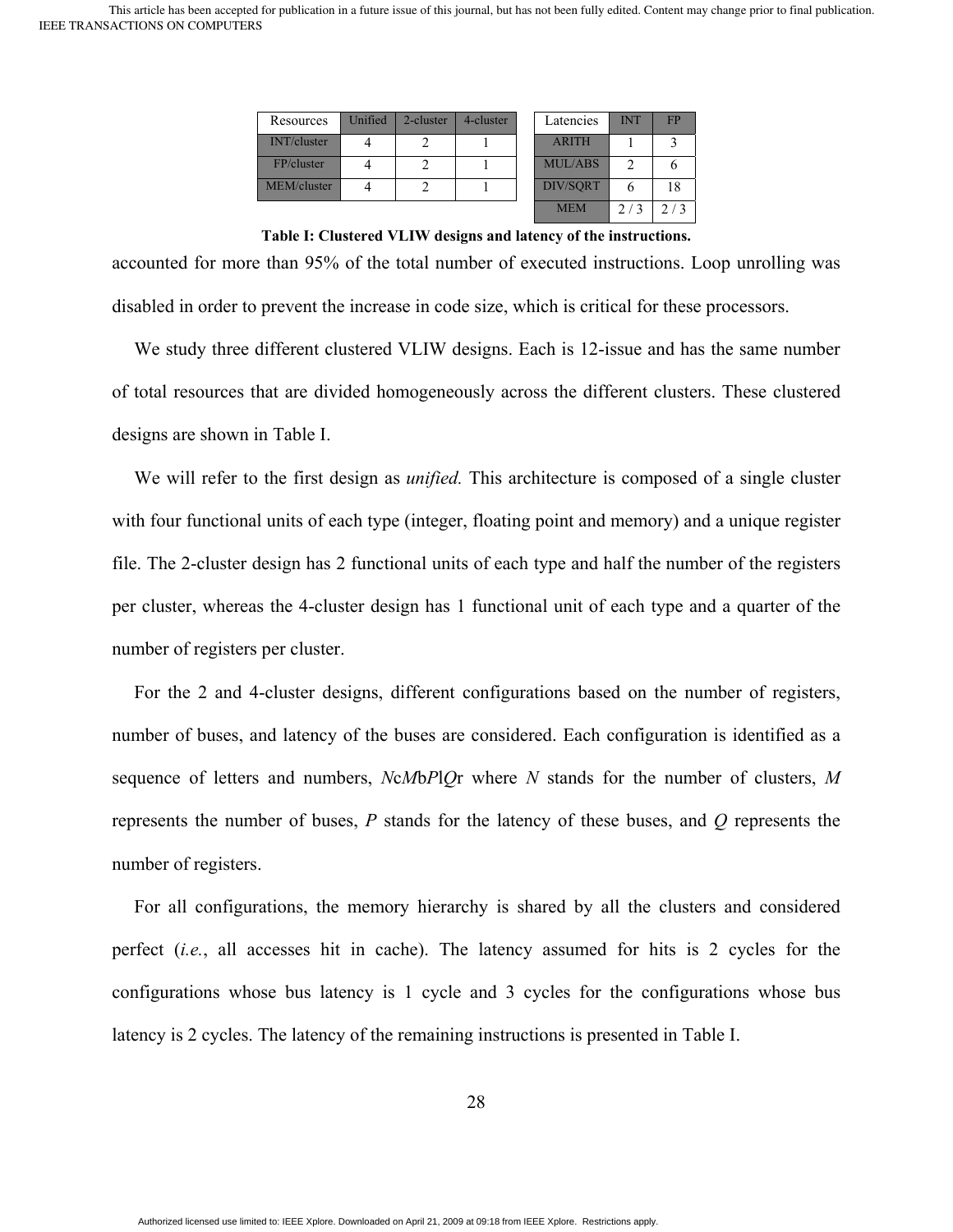The unified design has the same resources as the 2 and 4-cluster designs. However, for a unified architecture, register pressure is lower. Moreover, a unified architecture does not suffer from inter-cluster communication penalties. Therefore, the instructions per cycle (IPC) measure for the unified configuration is an upper bound on what can be achieved by the clustered architectures. Note that IPC is independent of the processor cycle time. The clustered organizations will certainly benefit from a faster clock, and thus, an IPC for a clustered configuration that approaches the IPC obtained by a unified architecture translates to an overall performance improvement when the cycle time is considered.

In this section, we use IPC as the main performance metric. The IPC includes the contribution of the prolog and epilog. Only the original loop instructions are considered, i.e., IPC does include neither replicated instructions, nor communications nor spill instructions.

For some loops, their associated initiation interval reaches a limit that makes modulo scheduling inappropriate. In this case, list scheduling is applied. Nevertheless, we have noticed that this case occurs for just a few loops in our suite.

# *H. Performance figures*

Figure 10 shows the results for different cluster configurations. In this figure, we show IPC for 2 cluster architectures that have one bus, 1-cycle latency; 4-clusters with one bus with a 1-cycle latency and 4-clusters with one bus with a 2-cycle latency. The graphs on the left-hand side of Figure 10 correspond to architectures possessing 32 registers, whereas the graphs on the righthand side correspond to architectures with 64 registers.

We plot results for three different approaches. The white bar represents the unified configuration. The gray bar represents URACAM. We have chosen URACAM as a baseline for comparison because it is a state-of-the-art scheduler that performs cluster assignment, instruction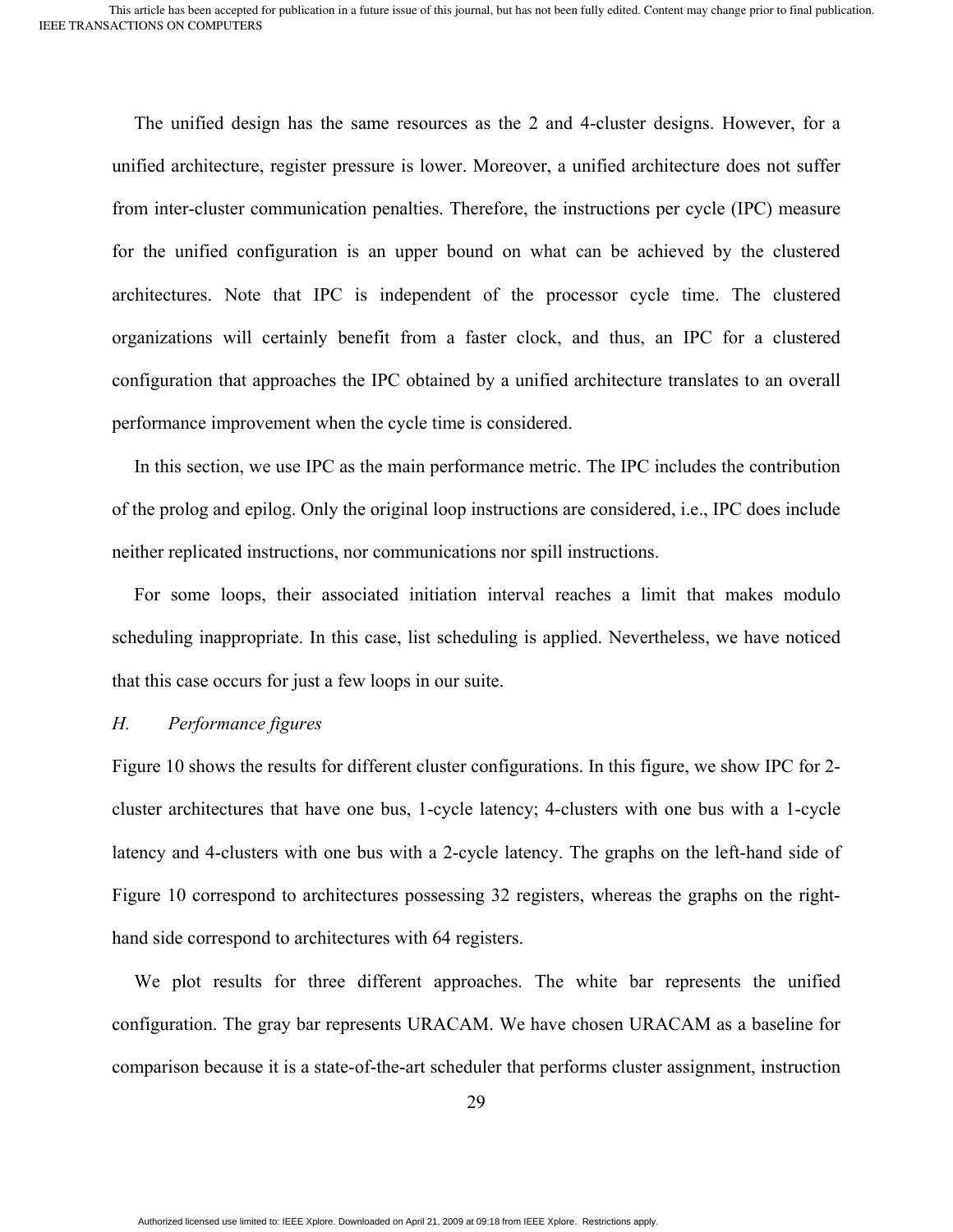

scheduling and register allocation in a single step. This family of schedulers has been shown to outperform previous proposals, as will be further discussed in section VI. Finally the black bar plots IPC for the approach described in this paper, *AGAMOS*.

The main conclusion that we can draw from these figures is that the scheme presented in this work produces significant gains for all configurations and for all programs with respect to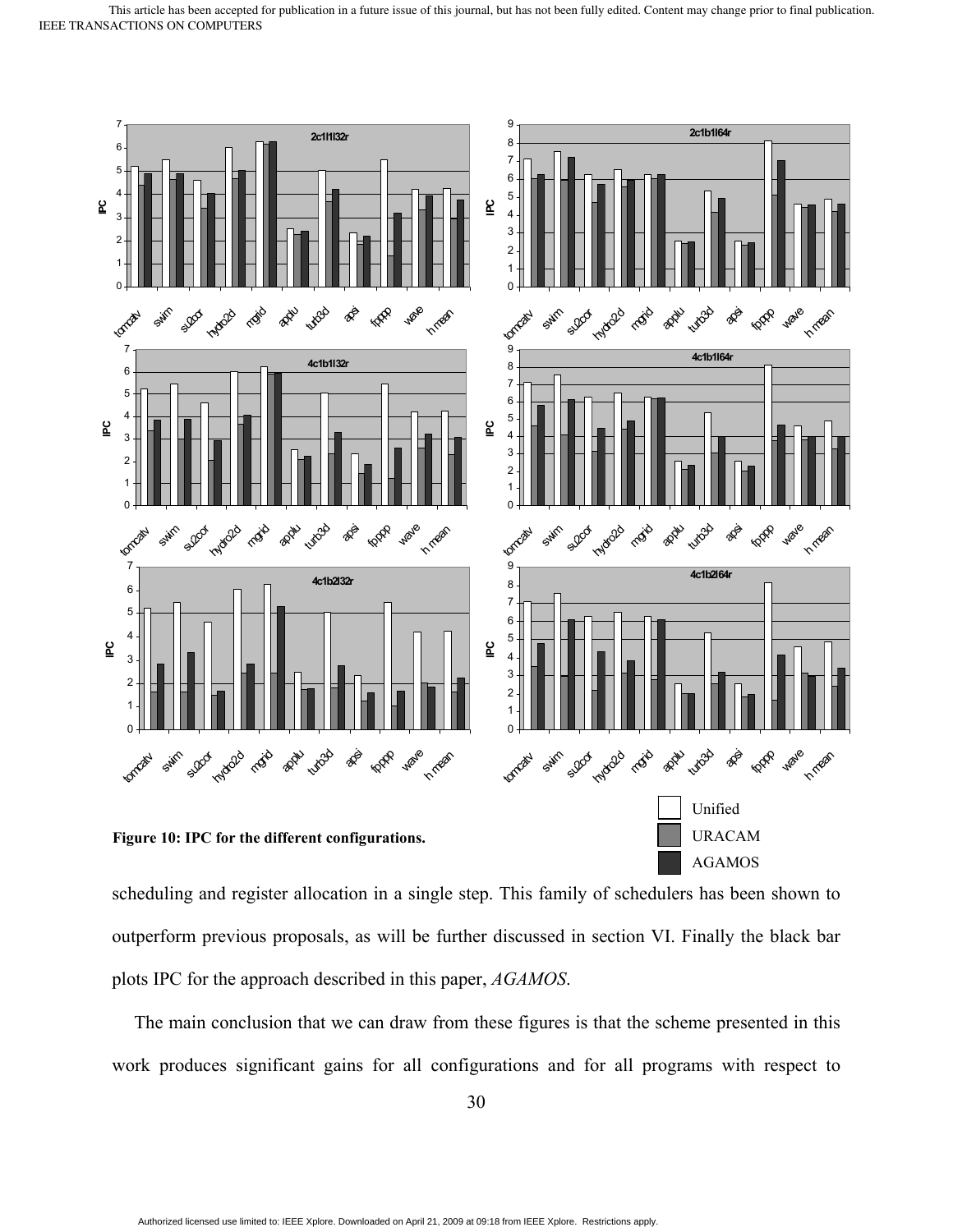URACAM. On average, the schedules produced by the proposed techniques improve IPC from 10% to up to 40% over URACAM. The smallest speed-up (10%) is achieved for the 2c1b1l64r configuration. This is due to the fact that this architecture is the least constrained of the architectures considered, and so the performance achieved is close to that of a unified architecture. Therefore, there are fewer opportunities for improving the workload balance and reducing the number of communications.

On the other hand, the most constrained configuration, *i.e.*, 4c1b2l32r receives the greatest benefits from using replication and pseudo-scheduling. In this case, the speed-up is close to 40%. This is due to the fact that, for this particular architecture, it is critical to evenly balance workload. Both communications and register pressure are critical. Therefore, reducing communications at the expense of placing many instructions in a single cluster is not a good strategy. Our pseudo-schedules take this fact into account. In addition, replication provides an alternative way of reducing the number of communications.

If we look at the IPC results in more detail, we can see that for some programs (e.g., swim or fpppp for 4c1b2l-architectures), with both 32 and 64 registers, the speed-up is over 100%. In addition, there are many programs such as tomcatv or su2cor for which the speed-up is over 50%. We have observed that the programs with the higher speed-ups are dominated by loops with a high trip count. For these loops the *II* has a big impact on execution time. *AGAMOS* is very efficient at reducing the *II* because it can solve different problems such as communications in recurrence circuits, the excess of communications or high register pressure.

On the other hand, for programs such as apsi or applu, the speed-up achieved is much lower. This is due to the fact that these programs have some dominating loops with a low trip count. For these loops the length of the schedule is as important as the *II*. *AGAMOS* takes also into account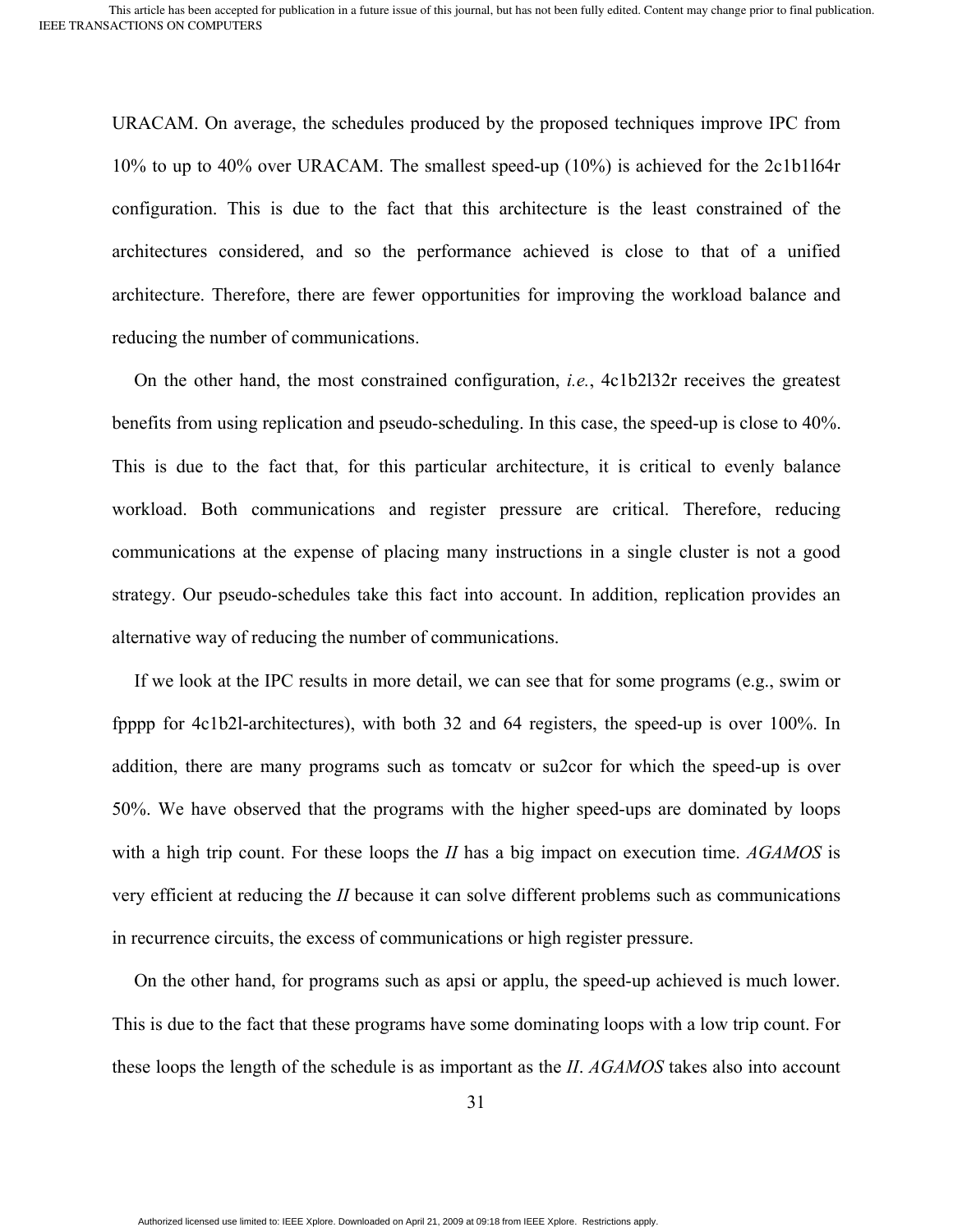IEEE TRANSACTIONS ON COMPUTERS This article has been accepted for publication in a future issue of this journal, but has not been fully edited. Content may change prior to final publication.





Finally, the speed-ups for mgrid are low for some configurations and very high for the most restrictive ones. Note that when the speed-up is low, the IPC is close to that of the unified architecture. Hence, *AGAMOS* have no potential to increase performance for this program and these configurations. When the architecture is more restrictive *AGAMOS* can find a good schedule.

### *I. Reducing the number of communications*

In this section we evaluate the effect of the techniques used to reduce the number of communications, that is, communications through memory and instruction replication. In Figure 11, we can see the average IPC obtained for the SPECfp95 programs with the proposed scheduling scheme for the different possible alternatives. We compare a baseline that uses the partitioning technique guided by pseudo-schedules but does not consider communications through memory and does not perform instruction replication (white bars that correspond to the work presented in [3]), with scheduling only communications through memory (light gray bars), with using only instruction replication (dark gray bars), or with using both techniques (black bars).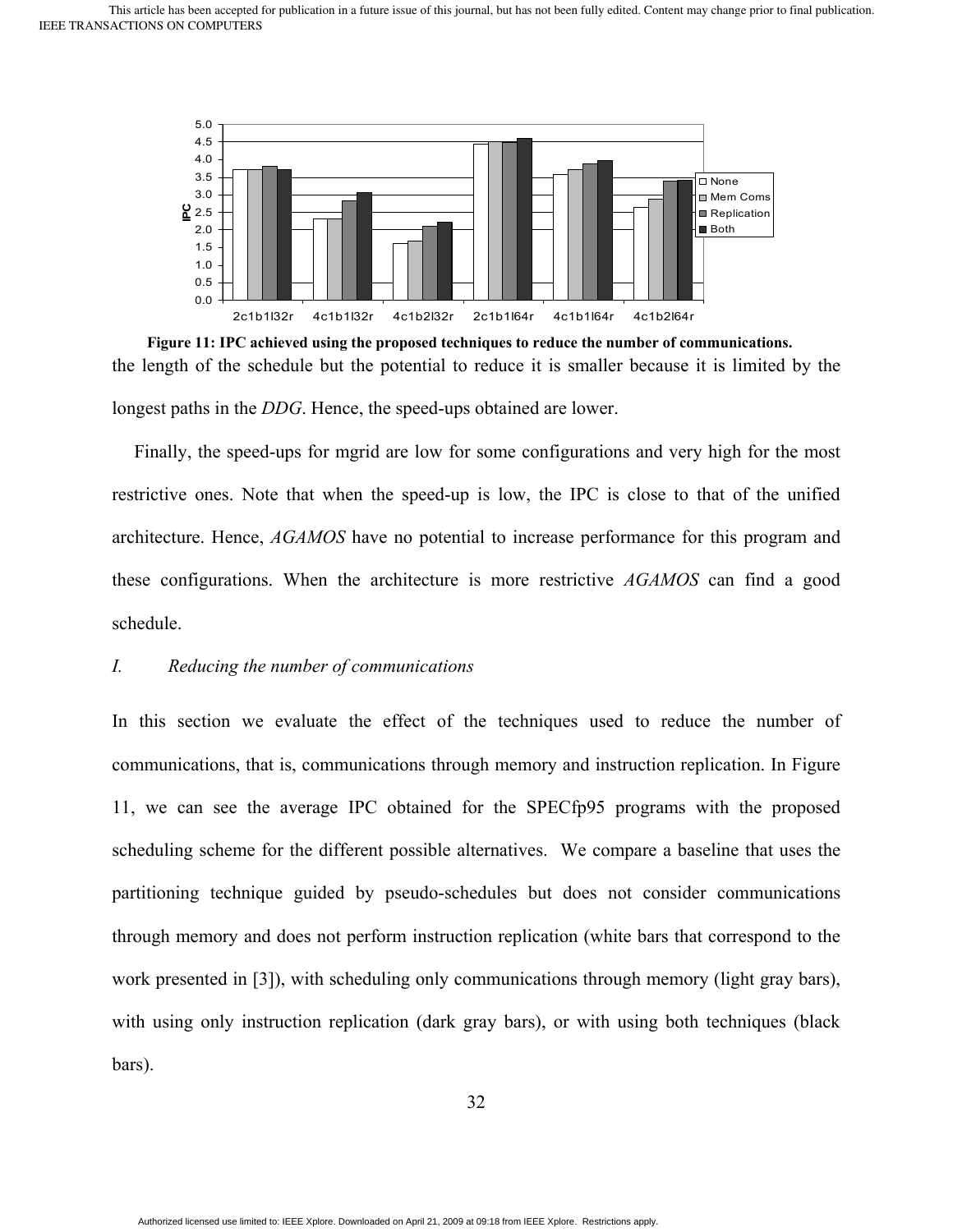The main conclusion is that both techniques are useful to achieve a better IPC. Obviously, this is due to a reduction in the number of communications, which is often the bottleneck for cluster scheduling. Therefore, the more constrained the inter-connection network, the larger the benefit. Hence, the biggest benefits are obtained for the architectures supplied with 2-cycle latency interconnection networks. For example, for the 2-cycle latency bus configurations, the speed-up achieved when using both techniques is greater than 30%.

Another important conclusion is that replicating instructions provides greater IPC benefits than does scheduling communications through memory (dark gray bar and light gray bar, respectively). This is due to the fact that instruction replication can use all free resources, whereas memory communications only benefit from memory slots. Besides, scheduling communications through memory reduces the chances to schedule spill code. This fact is especially significant when register pressure is high. As we can see, for configurations with 32 registers the performance obtained by a scheduler that pays no attention to reducing the number of communications is very close to the performance obtained from a scheduler that schedules communication through memory.

#### VI. RELATED WORK

Finding an optimal schedule in a resource-constrained environment is well known to be NPcomplete. Many heuristics have been proposed in order to find near-optimal schedules. These heuristics have different goals: increasing throughput [23][33], minimizing register pressure [16], reducing the effect of cache misses or improving many of them simultaneously [28][34]. All of these studies focus on modulo scheduling algorithms targeting unified (i.e., non-partitioned) architectures.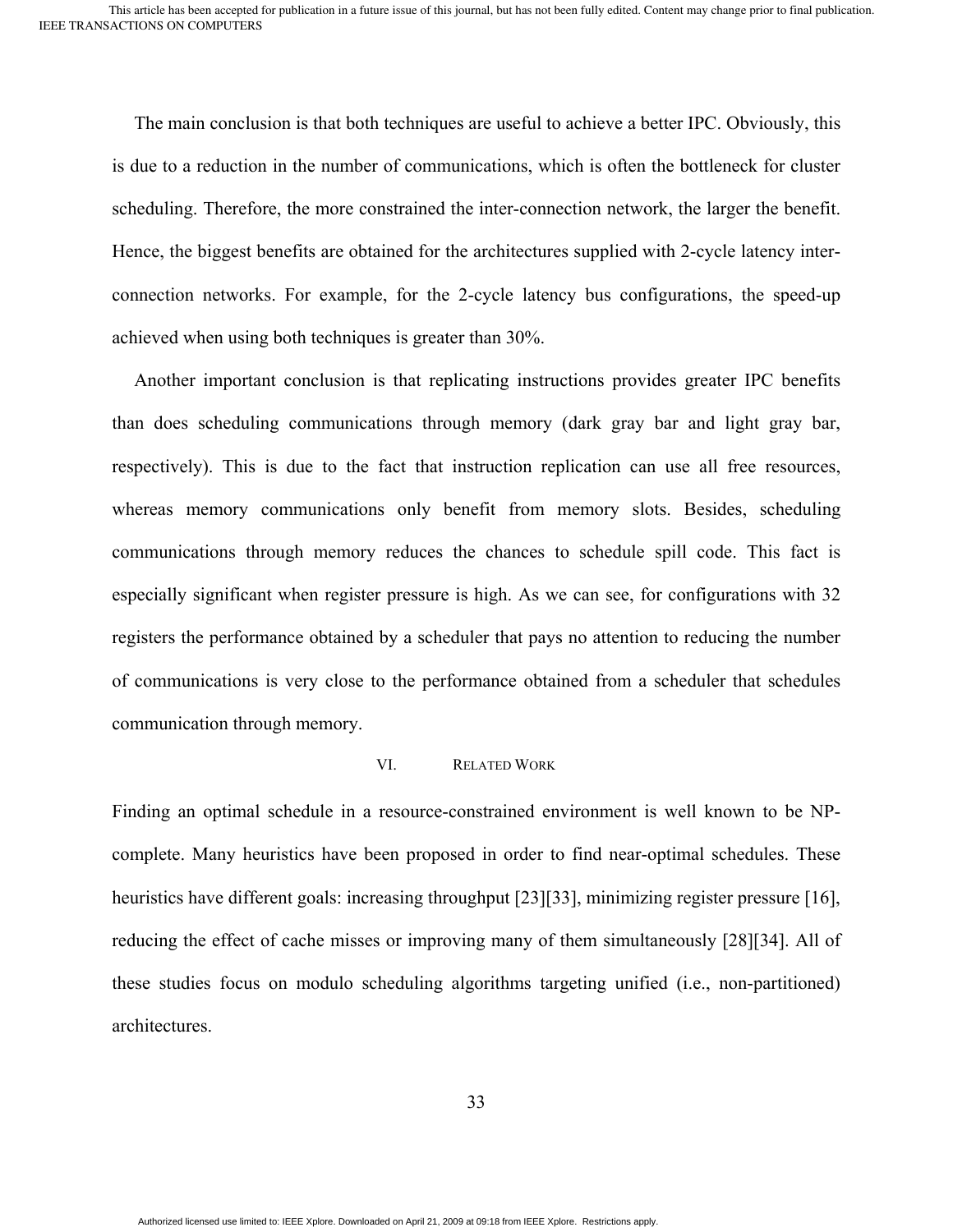There have been a number of modulo scheduling approaches proposed for clustered architectures. Nystrom et al. [29] performed cluster assignment and instruction scheduling in two independent steps. Cluster assignment was done using a straight-forward algorithm based on the structure of the graph. It required less compilation time than multilevel strategies but it was not able to sufficiently reduce the number of communications. In fact, this scheme was outperformed by Sánchez et al. [35], who proposed to integrate cluster assignment and instruction scheduling. Fernandes et al. [18] also perform cluster assignment and instruction scheduling in a single step. However, they assume a different architecture with an unusual register file organization based on a set of local queues for each cluster and a queue file for each communication channel. Finally, also Hiser et al.[21] presented a two-step approach in which a greedy algorithm is used for partitioning software pipelined loops.

More recent approaches [14][37] perform cluster assignment, instruction scheduling and register allocation in a single step. These algorithms are the state-of-the-art and we use them as our baseline.

In recent works, some extensions to modulo scheduling have been proposed in order to deal with heterogeneous clustered VLIW microarchitectures where each cluster can run at a different frequency and voltage [6].

There are also several works on acyclic scheduling for clustered architectures ([10][30]). Probably the closest one to our technique is [13], where graph partitioning is also used to perform cluster assignment.

There is limited prior work related to instruction replication. Chaitin *et al.* [11], in their work on register coloring, pointed out that values could be cheaply recomputed versus spilled and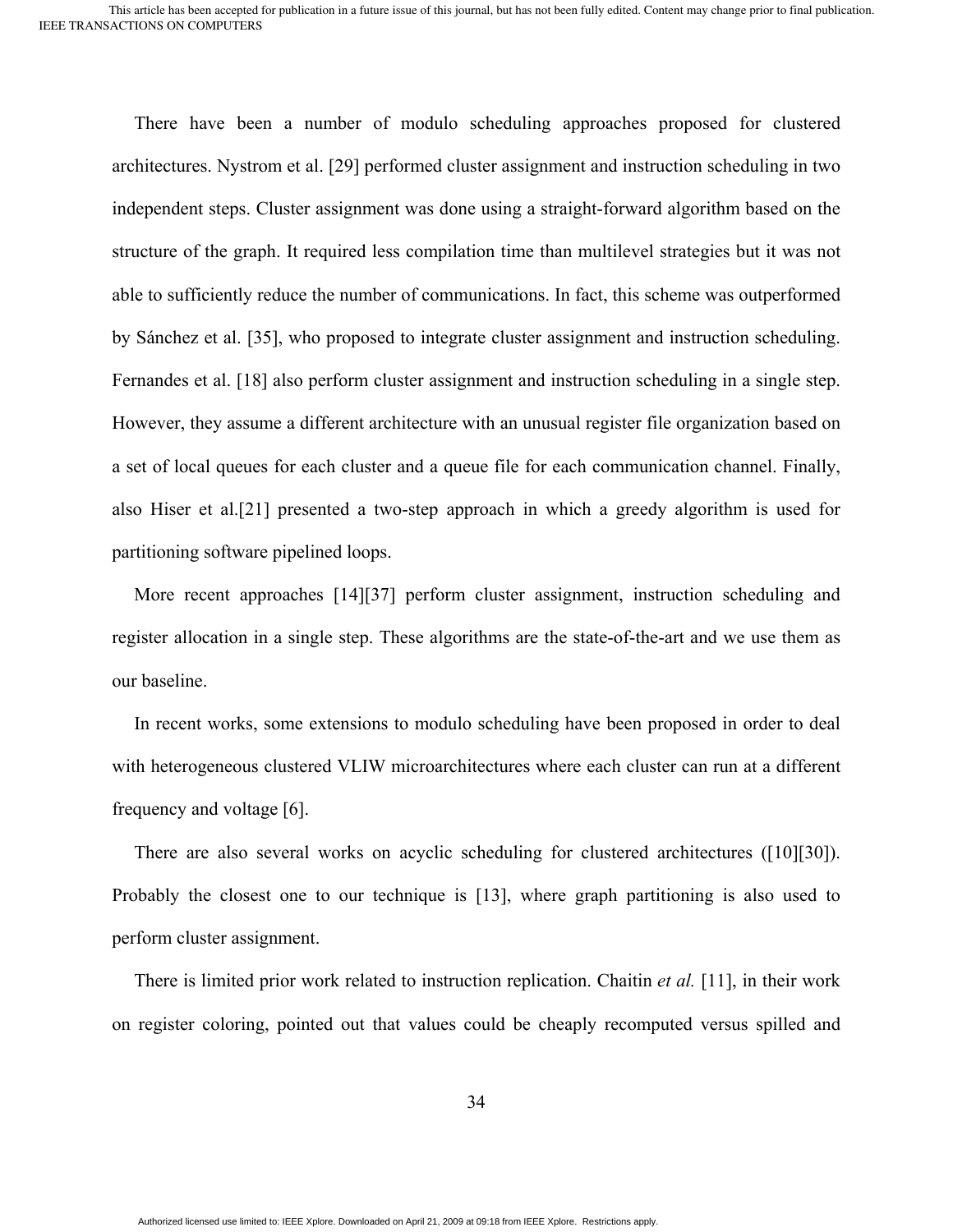refetched from memory. Based on this observation, they proposed a technique called *rematerialization*. This technique was later extended by Briggs *et al.* [9].

The work most closely related to our instruction replication technique is the work by Kuras *et al.* [27], where they describe a technique called *value cloning* for Long Instruction Word architectures with partitioned register banks. Their work targeted read-only values and induction variables.

Another approach used to address excess communications in clustered architectures is loop unrolling. There has been a significant amount of prior work addressing this topic, including techniques targeting clustered VLIW architectures [35]. Although unrolling can remove most of the communications and achieve high performance, it increases code size significantly. For DSPs, where VLIW architectures are frequently used [36][19][31][17][20], code size is a critical issue.

Cluster microarchitectures are also popular for dynamically scheduled processors. In this area, Aggarwal *et al.* [1] studied a technique to perform dynamic instruction replication.

Task duplication [26] has been used in the multiprocessors domain to alleviate the overhead introduced when tasks executing on different processors exchange data.

#### VII. CONCLUSIONS

In this paper we have presented *AGAMOS*, a scheme to modulo schedule loops for clustered microarchitectures. The proposed technique achieves improved workload balance and reduces the communications by using a multi-level graph partitioning strategy. In addition, in order to further reduce the communications, it performs instruction replication and schedules communications through memory.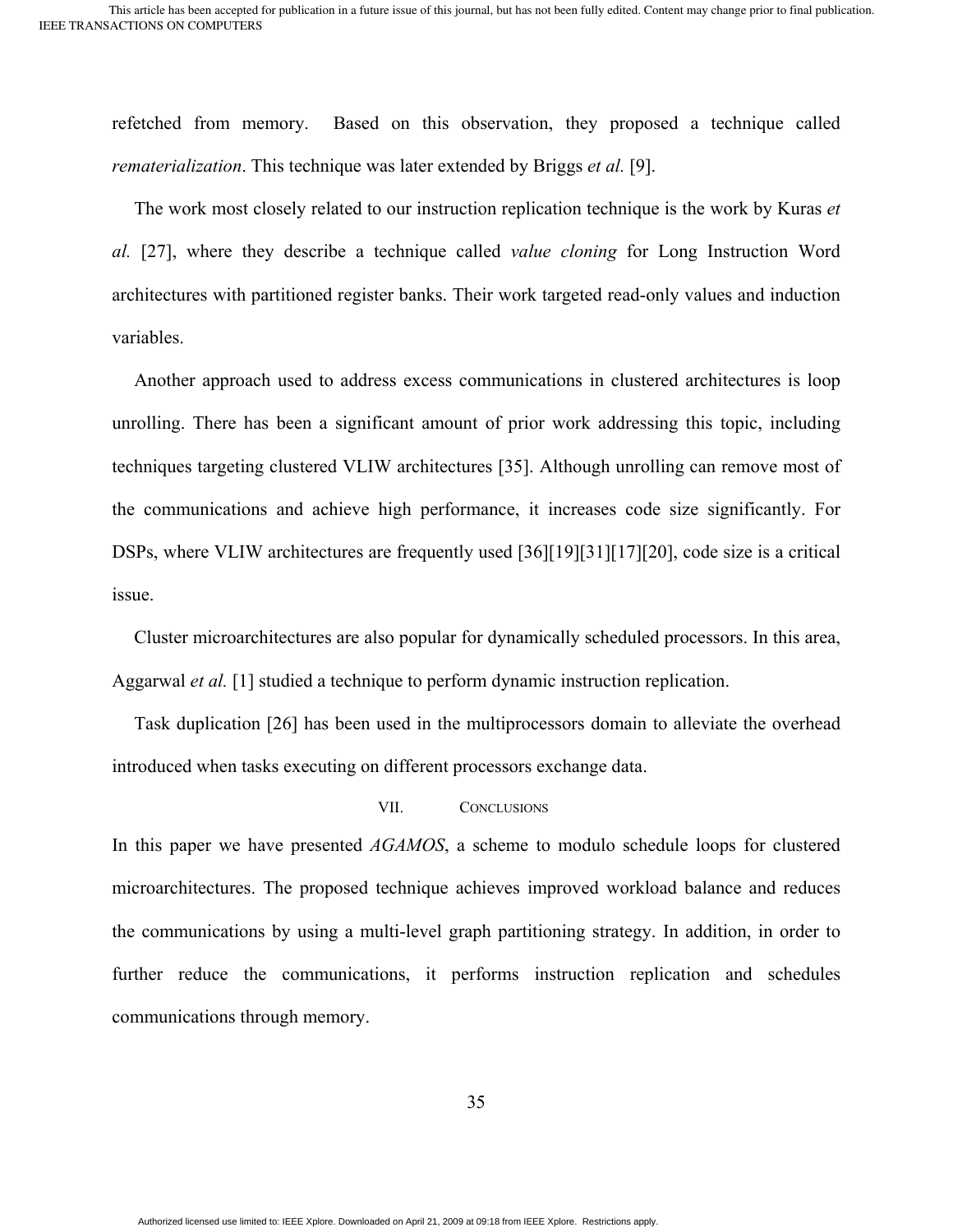*AGAMOS* is a two-step approach that overcomes the limitations of previous techniques by combining the benefits of the global view of the DDG obtained during the partition with the information available at scheduling time. In order to deal with the phase-ordering problem, pseudo-schedules are used to guide cluster assignment and information from the partition is passed to the final scheduler. The partition can be modified at scheduling time.

The described technique is shown to out-perform a state-of-the-art scheduler for all programs and for all configurations evaluated. Some of the speed-ups achieved are higher than 100%. Besides, 50% speed-up is reached for many programs. Finally, we have also shown that by combining instruction replication and communications through memory, we can provide significant performance benefits.

#### VIII. ACKNOWLEDGEMENTS

This work is supported by the Spanish Ministry of Education and Science and FEDER funds of the EU under contracts TIN 2004-03072, and TIN 2004-07739-C02-01, the Generalitat de Catalunya under grant 2005SGR00950, and Intel Corporation.

#### IX. REFERENCES

<sup>[1]</sup> A. Aggarwal, M. Franklin, "Instruction Replication: Reducing Delays due to Inter-PE Communication Latency", in Proc. of the Int. Conf. on Parallel Architectures and Compiler Techniques (PACT'03), Sept 2003.

<sup>[2]</sup> A. Aletà, J.M. Codina, J. Sánchez and A. González. "Graph-Partitioning Based Instruction Scheduling for Clustered Processors", in Proc. of 34th Int. Symp. On Microarchitecture, Dec 2001.

<sup>[3]</sup> A. Aletà, J.M. Codina, J. Sánchez, A. González and D. Kaeli. "Exploiting Pseudo-schedules to Guide Data Dependence Graph Partitioning", in Proc. of the Int. Conf. on Parallel Architectures and Compiler Techniques (PACT'02), Sept 2002.

<sup>[4]</sup> A. Aletà, J.M. Codina, A. González and D. Kaeli, "Instruction Replication for Clustered Microarchitectures", in Proceedings of the 36th International Symposium on Microarchitecture, 2003.

<sup>[5]</sup> A. Aletà, J.M. Codina, A. González and D. Kaeli, "Removing Communications in Clustered Microarchitectures Through Instruction Replication", ACM Transactions on Architecture and Code Optimization (TACO), 1(2), pp. 127-151, June 2004.

<sup>[6]</sup> A. Aletà, J.M. Codina, A. González and D. Kaeli, "Heterogeneous Clustered VLIW Microarchitectures", in Proceedings of the 5th International Symposium on Code Generation and Optimization.

<sup>[7]</sup> J. Allen, K. Kennedy, and J.Warren, "Conversion of Control Dependence to Data Dependence", in Proc. of 10th Annual Symposium on Principles of Programming Languages, January 1983.

<sup>[8]</sup> E. Ayguadé, C. Barrado, A. González, J. Labarta, D. López, S. Moreno, D. Papua, F. Reig, Q. Riera, and M. Valero. "Ictineo: A Tool for Research on ILP", in Supercomputing 96, 1996.

<sup>[9]</sup> P. Briggs, K.D. Cooper and L. Torczon, "Rematerialization", in Proc. of the SIGPLAN '92 Conference on Programming Language Design and Implementation, June 1992.

<sup>[10]</sup> A. Capitanio, N. Dutt and A. Nicolau, "Partition Register Files for VLIW's: a Preliminary Analysis of Tradeoffs" in Proceedings of the 25th International Symposium on Microarchitecture, MICRO-25, 1992.

<sup>[11]</sup> G.J. Chaitin, M.A. Auslander, A.K. Chandra, J. Cocke, M.E. Hopkins and P.W. Markstein, "Register Allocation Via Coloring", Computer Languages, pages 47--57, January 1981.